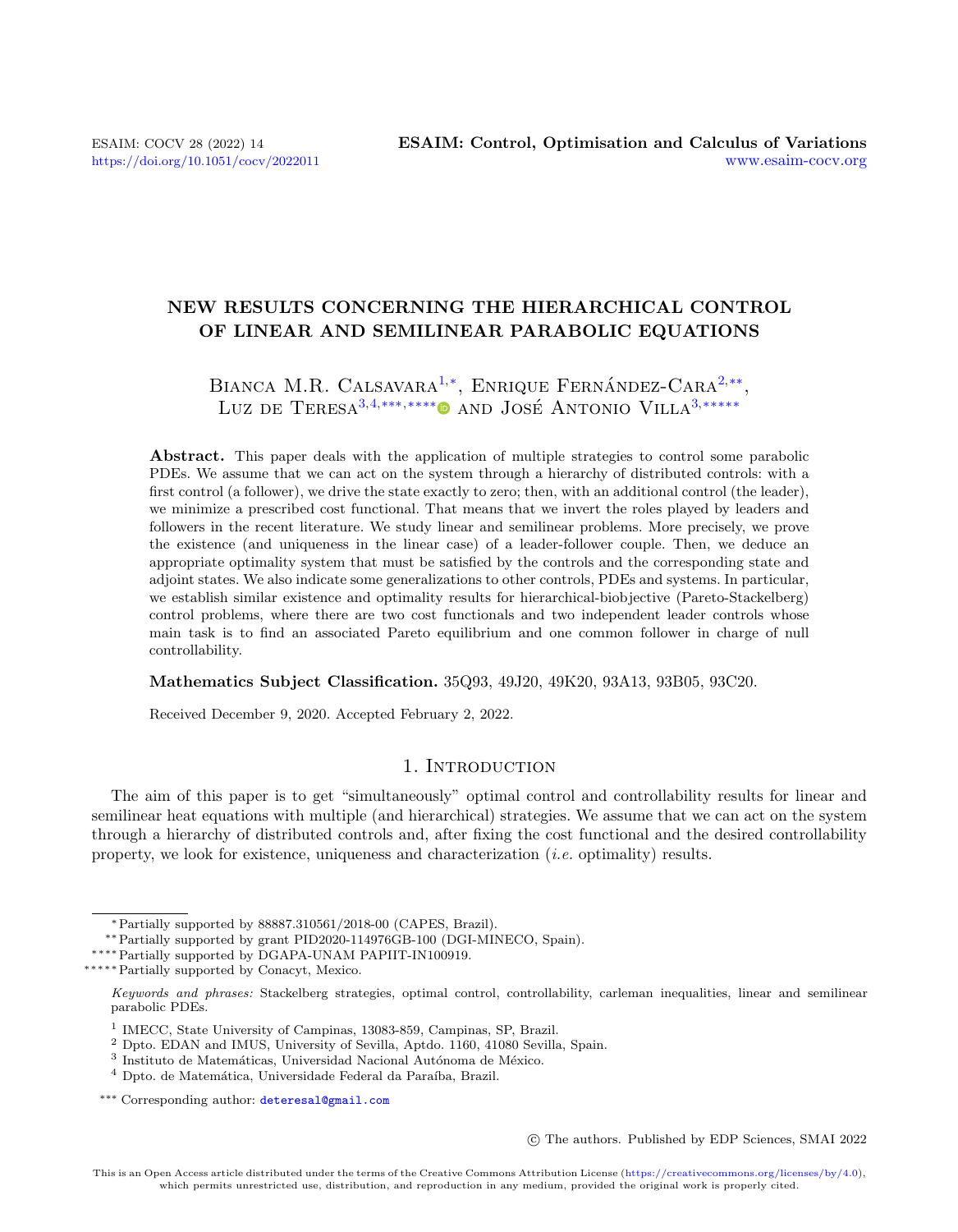In classical control theory, we usually deal with a state equation or system and just one control and we try to find control-state couples that achieve a predetermined goal. Sometimes, the goal is to minimize a cost functional in a prescribed family of admissible controls and/or states; this is the standard optimal control viewpoint. In other cases, the goal is to reach a desired state at the final time of evolution; this happens when we investigate the controllability properties of the system.

An interesting situation arises when several (maybe conflictive or contradictory) objectives are considered. This may happen, for example, if the cost function is the sum of several terms and it is not completely clear which is the most suitable average. It can also be expectable to have more than one control acting on the equation. In these cases, we are led to consider *multi-objective* and/or *hierarchic* control problems and the true goal becomes to find one or several equilibria.

Recently, there has been some work on the subject. Thus, in the context of the control of time-dependent PDEs, in the seminal papers by Lions  $[15, 16]$  $[15, 16]$ , Díaz and Lions  $[9]$  and Díaz  $[8]$ , the authors considered the linear heat equation; they introduced Stackelberg-Pareto and Stackelberg-Nash strategies, leading to a hierarchy of controls with states approximately driven to a given target. In [\[19,](#page-24-4) [20\]](#page-24-5), Ramos, Glowinski and Periaux studied Nash equilibria from both the theoretical and numerical viewpoints for linear parabolic PDEs and the Burgers equation. Later, similar Stackelberg-Nash strategies were applied to the Stokes systems by Guillén-González and others in [\[13\]](#page-24-6). Let us also mention the works [\[3–](#page-24-7)[5\]](#page-24-8), where hierarchic exact controllability results were established for linear and semilinear heat equaions.

In all these papers, the main idea is to work with one main control (the leader) and one or several secondary controls (the followers). For each possible leader, the associated followers try to minimize a functional (or reach an equilibrium if there are several cost objective functions).

Then, the leader is chosen such that the corresponding state takes a prescribed value (exactly or approximately) at final time (a controllability constraint). This kind of problems can be illustrated by relevant social situations, where the leader represents (for instance) the State Government and is the major responsible to attain a concrete state favorable to social purposes, while the followers are more interested in finding optimal options compatible with the laws.

This paper deals with a similar (but different) strategy, trying again to accomplish optimal control and controllability tasks with a hierarchy of controls. This time, however, the controllability goal will be commended to the follower, while the choice of the leader will be defined by the solution to an optimal control problem.

A motivation can be found, for example, in environmental sciences, when a Government wants to maintain pollution at a minimal level and the followers want to achieve a particular goal.

It will be seen that this makes the problem more difficult to handle (essentially because we must work all the time in a very restrictive class of leader controls).

#### 1.1. The problems and their motivations

Let  $\Omega \subset \mathbf{R}^N$  be a bounded connected open set with regular boundary. Let  $T > 0$  be given and let us consider the cylinder  $Q := \Omega \times (0,T)$ , with lateral boundary  $\Sigma := \partial \Omega \times (0,T)$ . In the sequel, we will denote by C a generic positive constant. Sometimes, we will indicate the data on which it depends by writing  $C(\Omega)$ ,  $C(\Omega, T)$ , etc. The usual norm and scalar product in  $L^2(\Omega)$  will be respectively denoted by  $\|\cdot\|$  and  $(\cdot, \cdot)$ .

Our main interest is, in a few words, to solve some optimal control problems where, additionally, the state is driven to rest. For simplicity, we will assume for the moment that only two controls are applied (one leader and one follower) but, as shown below, similar considerations hold for systems with a higher number of controls.

We will consider systems of the form

<span id="page-1-0"></span>
$$
\begin{cases}\n y_t - \Delta y + a(x, t)y = f1_{\mathcal{O}} + v1_{\omega} & \text{in} \quad Q, \\
 y = 0 & \text{on} \quad \Sigma, \\
 y(\cdot, 0) = y_0 & \text{in} \quad \Omega\n\end{cases}
$$
\n(1.1)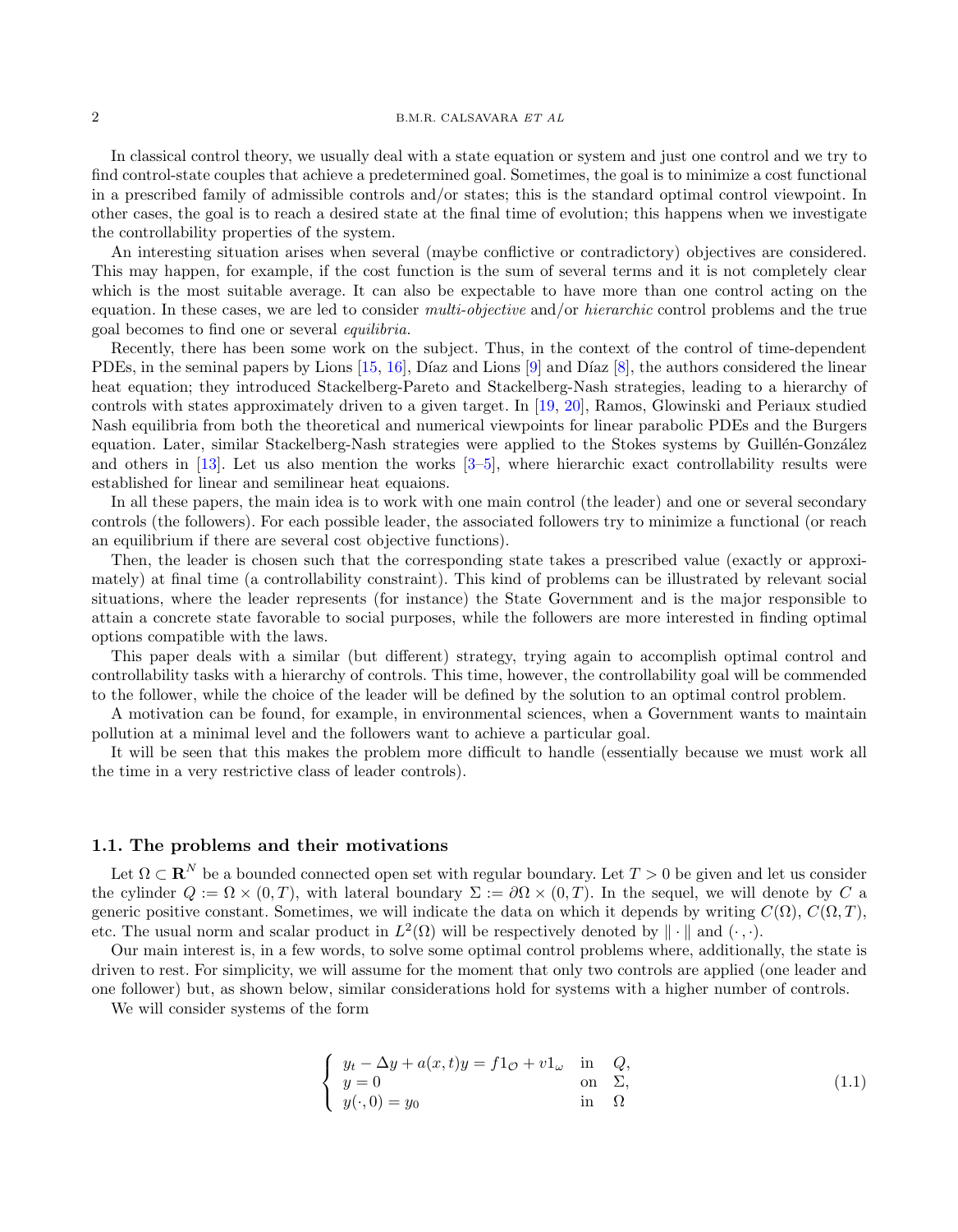and

<span id="page-2-0"></span>
$$
\begin{cases}\n y_t - \Delta y + F(y) = f1_{\mathcal{O}} + v1_{\omega} & \text{in} \quad Q, \\
 y = 0 & \text{on} \quad \Sigma, \\
 y(\cdot, 0) = y_0 & \text{in} \quad \Omega,\n\end{cases}
$$
\n(1.2)

where f and v are the controls, y is the state,  $a \in L^{\infty}(Q)$ , F is a  $C^1$  globally Lipschitz-continuous function with  $F(0) = 0$  and  $y_0 \in L^2(\Omega)$  is prescribed. In [\(1.1\)](#page-1-0) and [\(1.2\)](#page-2-0), the set  $\omega \subset \Omega$  is the main control domain and  $\mathcal{O} \subset \Omega$  is the secondary control domain (both are supposed to be small); in order to avoid ambiguity, we will assume that O and  $\omega$  are disjoint;  $1_{\mathcal{O}}$  and  $1_{\omega}$  are the characteristic functions of O and  $\omega$ , respectively; f is the follower and v is the *leader*.

Let us describe the considered hierarchic problem in the case of  $(1.1)$ .

Let  $\omega_d \subset \Omega$  be a non-empty open set, representing an observation domain for the leader. We will consider the secondary functional

<span id="page-2-4"></span>
$$
S(v; f) := \frac{1}{2} \iint_Q \rho^2 |y|^2 + \frac{1}{2} \iint_{\mathcal{O} \times (0,T)} \rho_0^2 |f|^2,
$$
\n(1.3)

where  $\rho$  and  $\rho_0$  are appropriate weights that blow up as  $t \to T^-$ , that is, as t grows to T, see [\(1.10\)](#page-4-0)–[\(1.12\)](#page-4-1) for the precise definitions. Note that, if  $S(v; f) < +\infty$ , we necessarily have  $y(x,T) \equiv 0$ . We will also consider the main functional

<span id="page-2-5"></span>
$$
P(v; f) := \frac{\alpha}{2} \iint_{\omega_d \times (0,T)} |y - y_d|^2 + \frac{\mu}{2} \iint_{\omega \times (0,T)} \rho_0^2 |v|^2,
$$
\n(1.4)

where  $\alpha$  and  $\mu$  are positive constants with  $\alpha + \mu = 1$  and  $y_d = y_d(x, t)$  is a given function (a desired observation).

The following spaces will be used:

$$
\mathcal{U} := \{ v : \rho_0 v \in L^2(\omega \times (0,T)) \},
$$

<span id="page-2-6"></span>
$$
\mathcal{Y} := \{ y : \rho y \in L^2(Q) \}, \quad \mathcal{F} := \{ f : \rho_0 f \in L^2(\mathcal{O} \times (0, T)) \}. \tag{1.5}
$$

The natural norms in U and F will be respectively denoted by  $\|\cdot\|_{\mathcal{U}}$  and  $\|\cdot\|_{\mathcal{F}}$ .

The control process can be described as follows:

1. We associate to each leader  $v \in \mathcal{U}$  the unique solution  $f[v]$  to the following extremal problem:

<span id="page-2-1"></span>
$$
\begin{cases}\n\text{Minimize } S(v; f) \\
\text{Subject to } f \in \mathcal{F}.\n\end{cases} \tag{1.6}
$$

In view of the behavior of  $\rho$  near  $t = T$ , the state y associated to v and  $f[v]$  must necessarily satisfy the null controllability property

<span id="page-2-3"></span>
$$
y(\cdot, T) = 0 \quad \text{in} \quad \Omega. \tag{1.7}
$$

2. Then, we look for admissible controls  $\hat{v} \in \mathcal{U}$  satisfying

<span id="page-2-2"></span>
$$
P(\hat{v}; f[\hat{v}]) = \min_{v} P(v; f[v])
$$
\n
$$
(1.8)
$$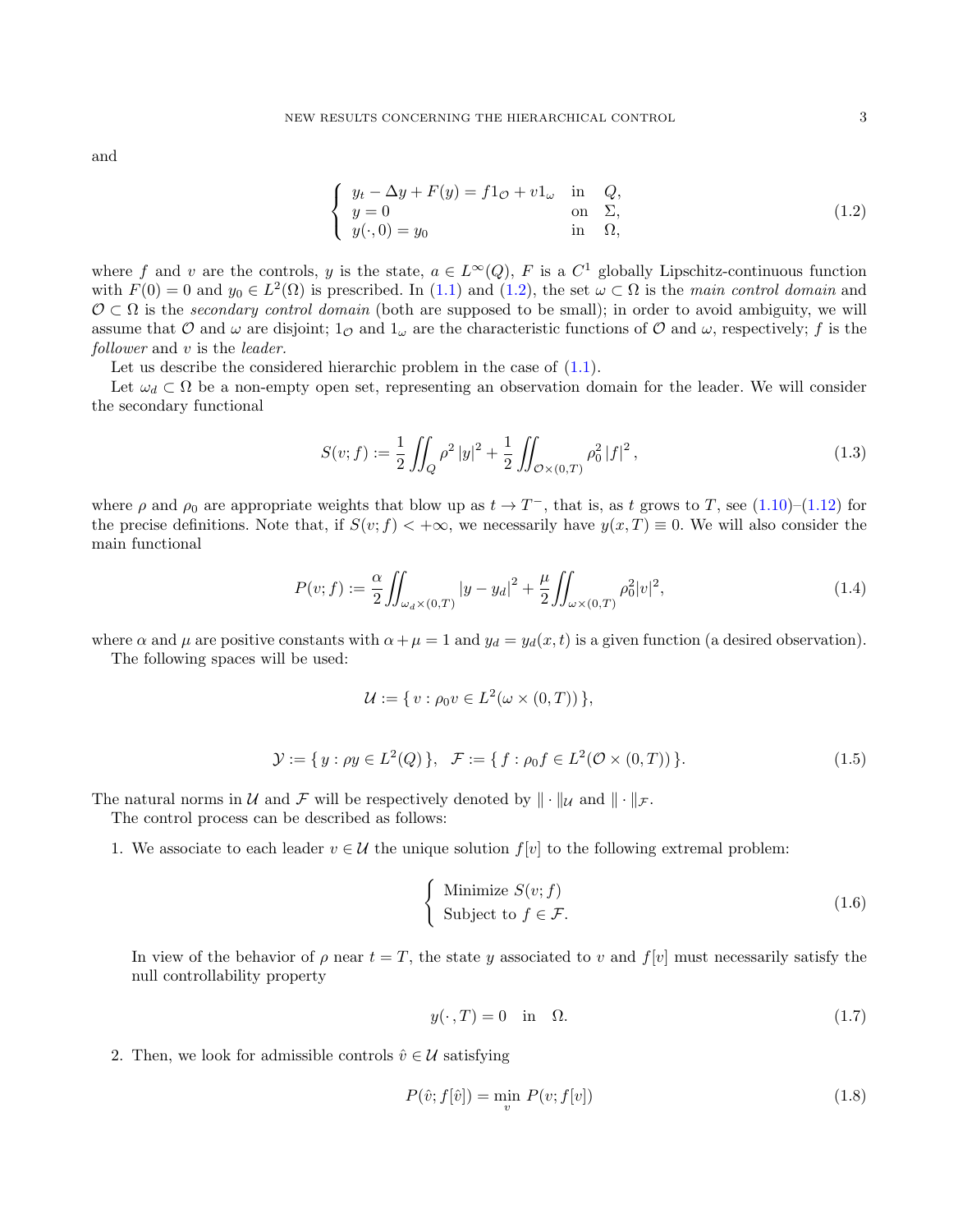#### 4 B.M.R. CALSAVARA ET AL

There are several reasons to introduce  $\rho$  and  $\rho_0$ . First, note that they ensure the null controllability constraint  $y(x,T) \equiv 0$  automatically. Secondly, they prevent v to present undesirable oscillations as  $t \to T^-$ ; indeed, it is well known that this can happen if, for instance, we search for minimal  $L^2$ -norm null controls. A third reason is that, as indicated in Proposition [2.3,](#page-6-0) a good choice of these weights reduces the search of the follower  $f[y]$  and the associated state y to the solution of a well posed Lax-Milgram problem; see  $(2.3)$  and  $(2.4)$ .

There are other ways to find a follower corresponding to a prescribed leader  $v$ ; see [\[6\]](#page-24-9) to this regard. However, to our knowledge, in order to ensure a good behavior of the mapping  $v \mapsto f[v]$ , the best strategy is to solve secondary extremal problems of the kind [\(1.6\)](#page-2-1).

Observe that, if the function  $v \mapsto P(v; f[v])$  is differentiable in the space U of admissible leader controls, then  $(1.8)$  implies

$$
\frac{\mathrm{d}}{\mathrm{d}v}P(v;f[v])\big|_{v=\hat{v}}=0.\tag{1.9}
$$

This property will be crucial for the characterization of the optimal control  $\hat{v}$  and the associated  $f[\hat{v}]$ .

Note also that, after a very simple change of variable, we can also consider a hierarchic problem in which, instead of [\(1.7\)](#page-2-3), we require

$$
y(\cdot, T) = \overline{y}(\cdot, T) \quad \text{in} \quad \Omega,
$$

where  $\bar{y}$  is an uncontrolled solution to [\(1.1\)](#page-1-0).

Consequently, it is also meaningful to look for optimal leaders and associated followers that drive the solution to [\(1.1\)](#page-1-0) exactly to a prescribed trajectory  $t \to \overline{y}(\cdot, t)$  at time T.

In the case of the semilinear system [\(1.2\)](#page-2-0), we can consider hierarchic control problems of the same kind. However, their formulation is more complicated and will be delayed to the following section. Indeed, in that case, [\(1.6\)](#page-2-1) possesses in general not one but probably several solutions and [\(1.8\)](#page-2-2) needs a reformulation.

Several motivations can be found for these control problems:

- If  $y = y(x, t)$  is viewed as a temperature distribution in a body, we can interpret that our intention is to drive y to a desired  $\bar{y}$  at time T by heating and cooling (acting only on the small subdomains  $\mathcal{O}$  and  $\omega$ ), trying at the same time to keep reasonable temperatures in  $\omega_d$  during the whole time interval  $(0, T)$ . For instance, let us take  $a \equiv 0$  and  $\overline{y}(x,t) \equiv y_T$  (a nonnegative constant). Then, we can think of a two-piece apartment with an air conditioner in the bedroom and another one in the living room, respectively playing the roles of the follower and leader controls. The aims are to get a temperature close to a desired target in the living room (for example) along  $(0, T)$  and ensure that, at the end of the day (at  $t = T$ ), one has  $y(x,T) \equiv y_T$  everywhere.
- The same control strategy makes sense in the context of fluid mechanics. Thus, we can replace [\(1.1\)](#page-1-0) by similar Stokes or Navier-Stokes systems and take into consideration similar hierarchic problems. We can interpret that we act on the system through mechanical forces applied on  $\mathcal O$  and  $\omega$  and the goal is to reach  $\overline{y}$  at time T keeping the velocity field not too far from  $y_d$  in  $\omega_d \times (0,T)$ .
- In the framework of mathematical finance, this can also be of interest. For instance, it is well known that the price of an European call option is governed by a backwards in time PDE close to [\(1.2\)](#page-2-0). Now, the independent variable  $x$  must be interpreted as a vector indicating the prices of the stocks and  $t$  is in fact the reverse of time (we fix a situation at  $t = T$  and we want to know what to do in order to arrive at this situation from a well chosen state). In this regard, it is natural and can be interesting to control the solution to the system with the composed action of several agents, each of them corresponding to a different range of values of x. For example, with  $N = 1$  (only one stock) and  $\Omega = (0, L)$ , we can take  $\omega_d = \Omega$ ,  $\mathcal{O} = (0, L_0)$  and  $\omega = (L_1, L)$  for some  $L_0$  and  $L_1$  with  $0 < L_0 \le L_1 < L$ . This means that the "important" decisions are taken when the stock price is large and this determines what to do when the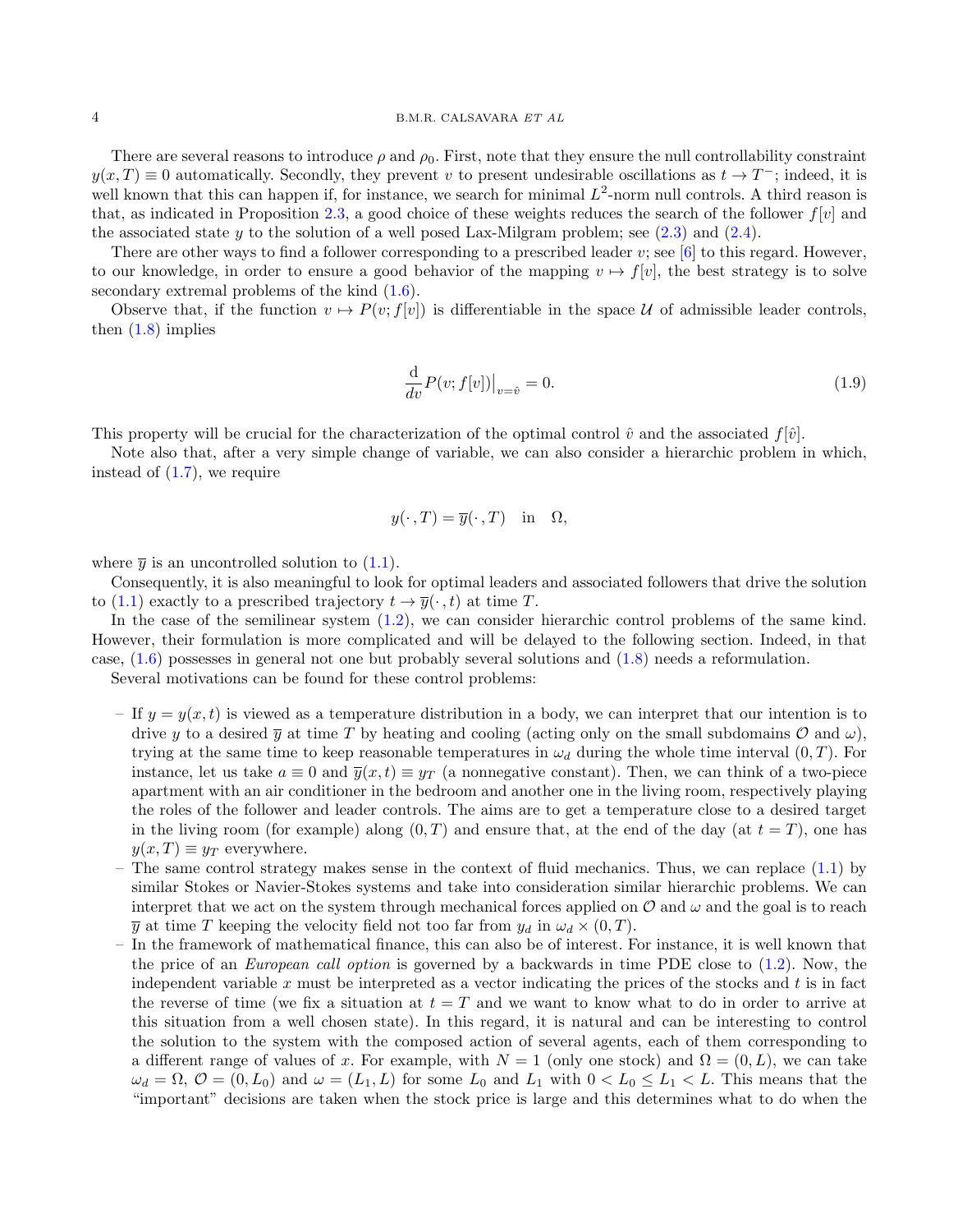price is low. This way, we intend to get an option price close to a desired target along  $(0, T)$ , subject to the controllability requirement at  $t = 0$ .

For further information on the modeling and control of these phenomena, see for instance [\[7,](#page-24-10) [21,](#page-24-11) [22\]](#page-25-0).

#### 1.2. Main results

Before stating our main results, let us specify once for all the weight functions  $\rho$  and  $\rho_0$ . We will see later that their definitions are motivated by well known controllability results for [\(1.1\)](#page-1-0) in suitable spaces.

Let  $\eta_0 = \eta_0(x)$  be a function satisfying

<span id="page-4-0"></span>
$$
\begin{cases} \eta_0 \in C^2(\overline{\Omega}), \eta_0 > 0 \text{ in } \Omega, \eta_0 = 0 \text{ on } \partial\Omega, \\ |\nabla \eta_0| > 0 \text{ in } \overline{\Omega} \setminus \omega. \end{cases}
$$
\n(1.10)

With our assumptions on  $\Omega$ , such a function  $\eta_0$  always exists (see Lem. 1.1, p. 4 in [\[11\]](#page-24-12)). Then, let us introduce the weight functions

<span id="page-4-4"></span>
$$
\sigma(x,t) := \frac{e^{4\lambda \|\eta^0\|_{\infty}} - e^{\lambda(2\|\eta^0\|_{\infty} + \eta^0(x))}}{\ell(t)}, \quad \xi(x,t) := \frac{e^{\lambda(2\|\eta^0\|_{\infty} + \eta^0(x))}}{\ell(t)},
$$
\n
$$
\rho := e^{s\sigma}, \quad \rho_0 := (s\xi)^{-3/2}\lambda^{-2}\rho, \quad \rho_1 := (s\xi)^{-1/2}\lambda^{-1}\rho, \quad \rho_2 := (s\xi)^{1/2}\rho,
$$
\n(1.11)

where  $\ell \in C^{\infty}([0, T])$  satisfies

<span id="page-4-1"></span>
$$
T^2/8 \le \ell(t) \ge T^4/4 \text{ in } [0, T/2] \text{ and } \ell(t) = t(T - t) \text{ in } [T/2, T]
$$
 (1.12)

and  $\lambda$ ,  $s > 0$  are large enough. In fact, the required values of  $\lambda$  and s will be fixed in accordance with Theorem [2.1](#page-6-3) below in the linear case and satisfying [\(3.1\)](#page-9-0) for semilinear systems.

At first sight, the choice of  $\rho$  and  $\rho_0$  may seem too artificial. However, we do need weights like these, since they appear in the Carleman inequality [\(2.1\)](#page-6-4) used in the proofs of the main results.

In the case of  $(1.1)$ , the following holds:

<span id="page-4-2"></span>**Theorem 1.1.** Let us consider the linear system [\(1.1\)](#page-1-0), where  $a \in L^{\infty}(Q)$  and  $y_0 \in L^2(\Omega)$ .

- 1. For every  $v \in \mathcal{U}$ , there exists exactly one solution  $f[v]$  to  $(1.6)$ .
- 2. Let us set  $J(v) := P(v; f[v])$ . Then there exists exactly one minimizer  $\hat{v}$  of J in U and, consequently, one associated follower  $f[\hat{v}]$  such that [\(1.7\)](#page-2-3) holds.

We will see in Section [2](#page-5-0) that the minimizer  $\hat{v}$  satisfies, together with the corresponding  $f[\hat{v}]$ , the associated state  $\hat{y}$  and some additional (adjoint) variables, an appropriate optimality system; the details are given in Theorem [2.6.](#page-7-0) On the other hand, in Section [5.4,](#page-22-0) we will see that results similar to Theorem [1.1](#page-4-2) (and Thm. [2.6\)](#page-7-0) can also be obtained for many other linear systems, including the well known Stokes equations; see Theorem [5.3.](#page-23-0)

In the semilinear case, with  $F$  being a Lipschitz-continuous function, we can consider similar controllability questions. However, it is important to note that, now, we lose the convexity of the functionals  $S$  and  $P$  and this introduces several nontrivial difficulties.

Thus, for each  $v \in \mathcal{U}$ , we can consider the extremal problem [\(1.6\)](#page-2-1), where S is again given by [\(1.3\)](#page-2-4) but, now, y is the unique solution to [\(1.2\)](#page-2-0). We will denote by  $\Phi[v]$  the family of solutions to [\(1.6\)](#page-2-1). In this case, we will look for a leader  $\hat{v}$  and an associated follower  $\hat{f}$  such that, instead of [\(1.8\)](#page-2-2), one has:

<span id="page-4-3"></span>
$$
P(\hat{v};\hat{f}) = \min_{v,f} P(v;f),\tag{1.13}
$$

where we minimize in the set of pairs  $(v, f)$  with  $v \in \mathcal{U}$  and  $f \in \Phi[v]$ .

The following holds: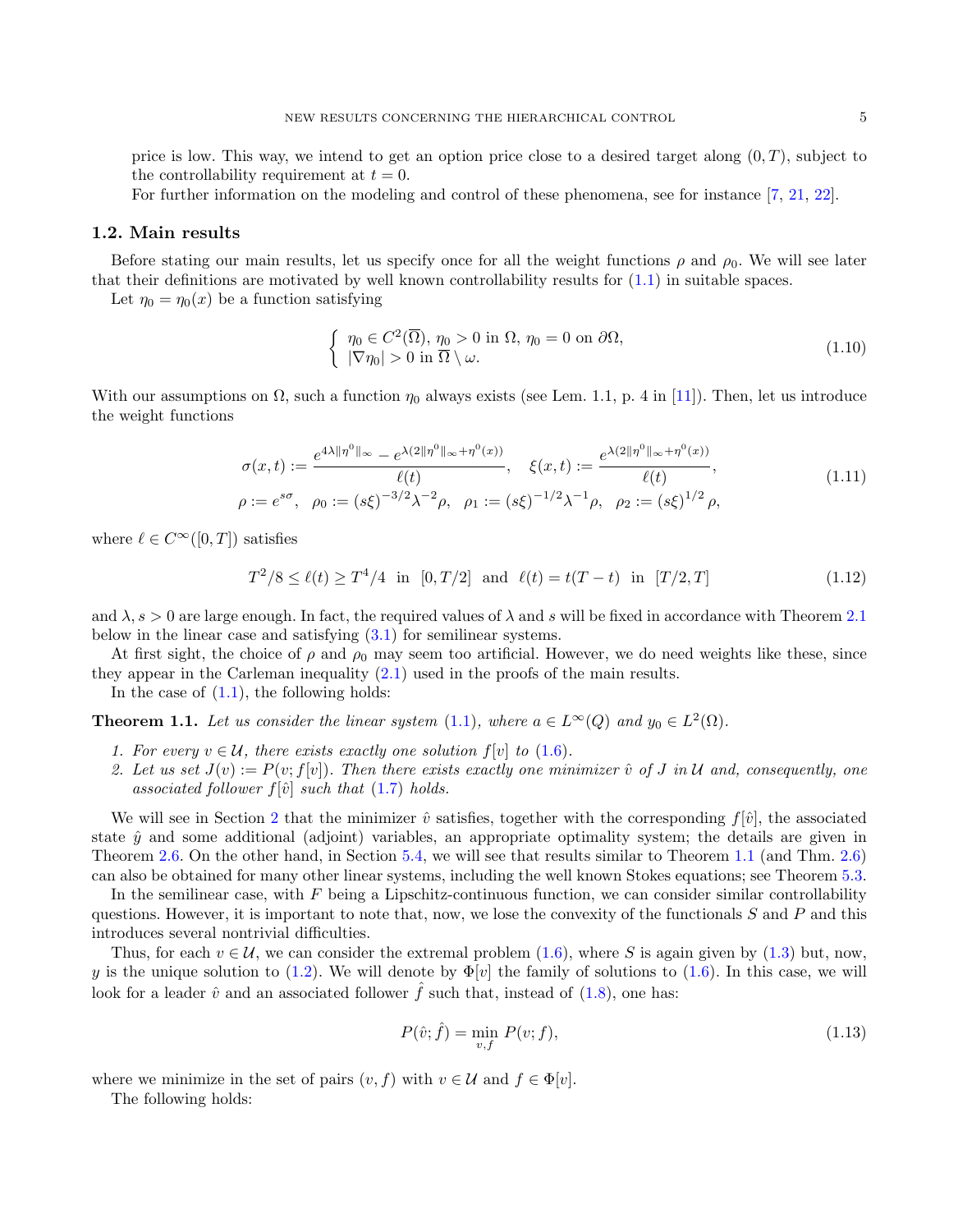<span id="page-5-1"></span>**Theorem 1.2.** Let us consider the semilinear system [\(1.2\)](#page-2-0), where  $F : \mathbf{R} \mapsto \mathbf{R}$  is  $C^1$  and globally Lipschitzcontinuous and  $F(0) = 0$  and  $y_0 \in L^2(\Omega)$ .

- 1. For every  $v \in \mathcal{U}$ , the set  $\Phi[v]$  is non-empty, that is, there exists at least one solution to [\(1.6\)](#page-2-1).
- 2. On the other hand, the extremal problem  $(1.13)$ , where the minimum is extended to all couples  $(v, f)$  with  $v \in \mathcal{U}$  and  $f \in \Phi[v]$ , possesses at least one solution  $(\hat{v}, \hat{f})$ .

In this paper, we also analyze if a result like Theorem [1.1](#page-4-2) holds true when the leader is constrained to belong to an appropriate convex set  $\mathcal{U}_{ad} \subset L^2(\omega \times (0,T))$ . Thus, let I be a non-empty closed interval with  $0 \in I$ , let us take

$$
\mathcal{U}_{\text{ad}} = \{ v \in \mathcal{U} : v(x, t) \in I \text{ a.e.} \}
$$

and let us suppose that the minimization in [\(1.8\)](#page-2-2) is subject to the restriction  $v \in \mathcal{U}_{ad}$ . The control result is then the following:

<span id="page-5-2"></span>**Theorem 1.3.** Let us consider the linear system [\(1.1\)](#page-1-0), where  $a \in L^{\infty}(Q)$  and  $y_0 \in L^2(\Omega)$ . There exists exactly one minimizer  $\hat{v}$  of J in  $\mathcal{U}_{ad}$  and an associated follower  $f[\hat{v}]$  such that the corresponding state satisfies [\(1.7\)](#page-2-3).

In Section [4,](#page-16-0) we will consider a situation where adequate constraints are imposed not only to the leaders but also to the associated followers; see Remark [4.2.](#page-16-1)

# 1.3. Plan of the paper

As mentioned above, the main novelty of this paper is that the choice of the follower (resp. the leader) is determined by a controllability (resp. an optimal control) requirement. The analysis and results also hold, after appropriate modifications, when several main cost functionals (and several leader controls) appear and, instead of an extremal problem, we look for related equilibria. All this will be explained below.

The rest of the paper is organized as follows.

In Section [2,](#page-5-0) we prove Theorem [1.1,](#page-4-2) which concerns the linear case. This result will be strongly used in the remaining sections. We will also establish a characterization result for the optimal leader-follower-state triplet (see Thm. [2.6\)](#page-7-0). In Section [3,](#page-9-1) we prove Theorem [1.2;](#page-5-1) we also deduce an optimality system that must be satisfied by any solution to [\(1.13\)](#page-4-3). Section [4](#page-16-0) is devoted to prove Theorem [1.3](#page-5-2) and make some additional considerations on hierarchical control with constraints. Finally, we present some additional comments and questions in Section [5.](#page-16-2)

## 2. The linear case

<span id="page-5-0"></span>In this section we prove Theorem [1.1.](#page-4-2) Thus, let us consider the linear system  $(1.1)$ , let us introduce the notation

$$
L_ay := y_t - \Delta y + ay, \quad L_a^*p := -p_t - \Delta p + ap
$$

and let the space  $\mathcal{P}_0$  be given by

$$
\mathcal{P}_0 := \{ p \in C^2(\overline{Q}) : p = 0 \text{ on } \Sigma \}.
$$

We will need the following symmetric bilinear forms on  $\mathcal{P}_0$  associated to the coefficients  $a \in L^{\infty}(Q)$ :

$$
m(a; p, q) := \iint_Q \left( \rho^{-2} L_a^* p L_a^* q + 1_{\mathcal{O}} \rho_0^{-2} p q \right).
$$

From the unique continuation property satisfied by the solutions to homogeneous heat equations, we know that all these bilinear forms are in fact a scalar products (actually, it will be seen below that they are equivalent).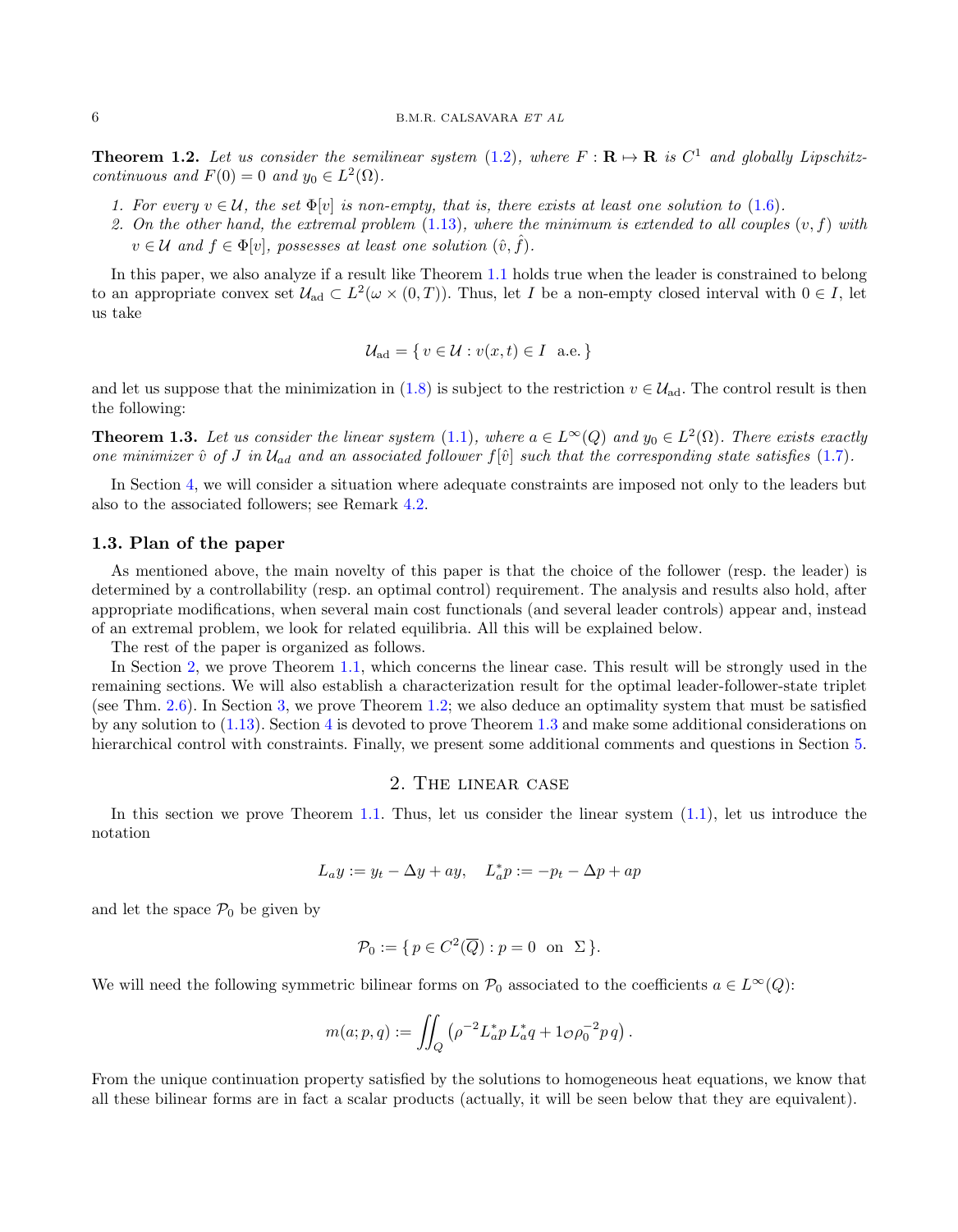In the sequel, we will denote by P the completion of  $\mathcal{P}_0$  associated to  $m(0;\cdot,\cdot)$ . It is known that the functions in  $P$ , their first and second spatial derivatives and their first time derivatives are locally square integrable in  $\Omega \times (0, T - \delta)$  for all small  $\delta > 0$ . More precisely, we have the following Carleman inequality:

<span id="page-6-3"></span>**Theorem 2.1.** There exist positive constants  $\lambda_0$ , s<sub>0</sub> and  $C_0$ , only depending on  $\Omega$ ,  $\mathcal{O}$  and T, such that, if we take  $\lambda = \lambda_0$  and  $s = s_0$  in [\(1.11\)](#page-4-4), any  $p \in \mathcal{P}$  satisfies

<span id="page-6-4"></span>
$$
\iint_{Q} \left[ \rho_2^{-2} (|p_t|^2 + |\Delta p|^2) + \rho_1^{-2} |\nabla p|^2 + \rho_0^{-2} |p|^2 \right] \le C_0 \, m(0; p, p). \tag{2.1}
$$

Furthermore,  $\lambda_0$  and  $s_0$  can be found arbitrarily large.

The proof of this result is given in [\[11\]](#page-24-12); see also [\[10\]](#page-24-13) for more details on the constants.

A consequence of  $(2.1)$  is that the (adjoint of the) heat equation in  $(1.1)$  is *observable*. In other words, there exists a constant C only depending on  $\Omega$ ,  $\mathcal{O}$ , T and a such that, if  $\varphi \in L^2(0,T;H_0^1(\Omega)) \cap C^0([0,T];L^2(\Omega))$ and  $L^*_{a}\varphi = 0$  in  $Q$ , then

$$
\|\varphi(\cdot\,,0)\|^2 \le C \iint_{\mathcal{O}\times(0,T)} |\varphi|^2.
$$

These estimates ensure the null controllability property of the heat equation with controls in  $L^2(\mathcal{O}\times(0,T));$ see for instance [\[10\]](#page-24-13).

In the remainder of this section, it will be assumed that  $\lambda = \lambda_0$  and  $s = s_0$ . A straightforward consequence of Theorem [2.1](#page-6-3) is the following:

**Corollary 2.2.** There exist positive constants  $K_0$  and  $K_1$ , only depending on  $\Omega$ ,  $\mathcal{O}$ ,  $T$  and  $||a||_{L^{\infty}(Q)}$ , such that the following holds:

<span id="page-6-5"></span>
$$
K_0 m(0; p, p) \le m(a; p, p) \le K_1 m(0; p, p) \quad \forall p \in \mathcal{P}.
$$
\n
$$
(2.2)
$$

In the following result, we recall that, for any admissible v, the associated follower is well defined:

<span id="page-6-0"></span>**Proposition 2.3.** Let v be given in U. Then, there exists exactly one solution  $f[v] \in \mathcal{F}$  to the null controllability problem [\(1.6\)](#page-2-1), where S is given by [\(1.3\)](#page-2-4) and y is the solution to [\(1.1\)](#page-1-0). Furthermore, one has

<span id="page-6-1"></span>
$$
f[v] = -\rho_0^{-2} p|_{\mathcal{O} \times (0,T)}, \quad y = \rho^{-2} L_a^* p,\tag{2.3}
$$

where p is the unique solution to the linear problem

<span id="page-6-2"></span>
$$
\begin{cases}\n m(a; p, q) = \ell(v; q) \\
 \forall q \in \mathcal{P}, \quad p \in \mathcal{P}\n\end{cases}
$$
\n(2.4)

and we have used the notation

$$
\ell(v;q) := \iint_{\omega \times (0,T)} v q + \int_{\Omega} y_0(x) q(x,0) dx.
$$

Proof. We use here the nowadays well known Fursilkov-Imanuvilov approach to null controllability, see [\[11\]](#page-24-12).

First, remark that the Lax-Milgram's Theorem can be applied to  $(2.4)$ . Indeed,  $m(a; \cdot, \cdot)$  is obviously continuous and coercive in P. On the other hand, in view of [\(2.1\)](#page-6-4), the functions  $p \in \mathcal{P}$  satisfy

$$
p1_{[0,T/2]} \in L^2(0,T/2;H^2(\Omega)), \quad p_t1_{[0,T/2]} \in L^2(0,T/2;L^2(\Omega))
$$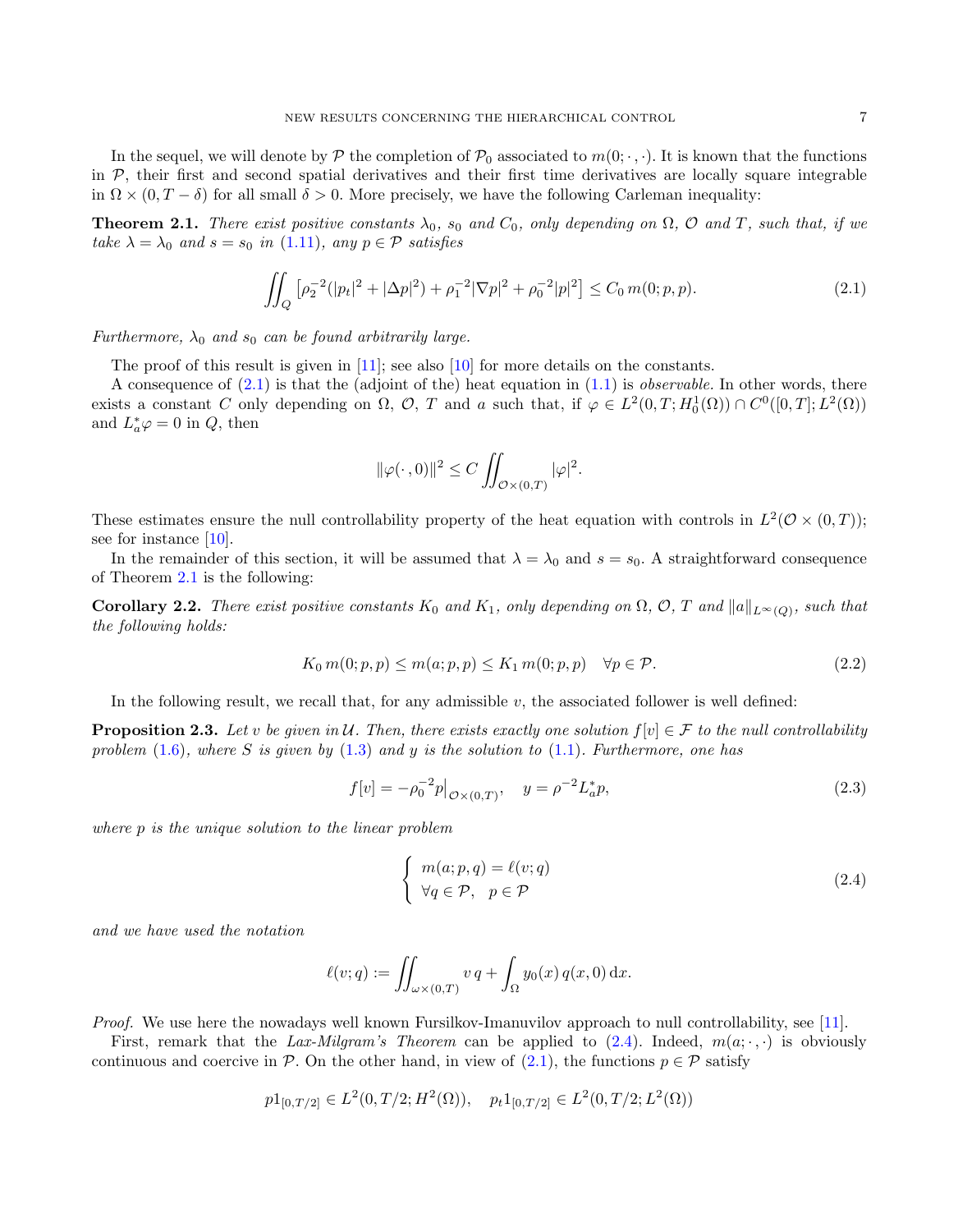and, consequently,

$$
p1_{[0,T/2]} \in C^0([0,T/2];H_0^1(\Omega))
$$

with appropriate continuous embeddings. Therefore, the linear mapping  $p \mapsto p(\cdot, 0)$  is well defined and continuous from  $P$  into  $H_0^1(\Omega)$ ; this shows that the right hand side in  $(2.4)$  is a bounded linear form on  $P$ .

Let  $f[v]$  and y be given by [\(2.3\)](#page-6-1). Then, it is not difficult to check that  $f[v] \in \mathcal{F}$ , y is the state associated to v and belongs to Y and  $f[v]$  solves [\(1.6\)](#page-2-1). The function  $f \mapsto S(v; f)$  is coercive, lower semi-continuous, convex and proper in F. It is also quadratic and strictly convex in its domain. Consequently, we also have that  $f[v]$  is the unique solution to  $(1.6)$ .

This ends the proof.

Observation 2.4. The previous argument yields the estimates

$$
|\ell(v; p)| \le C (||v||_{\mathcal{U}} + ||y_0||) m(0; p, p)^{1/2} \quad \forall p \in \mathcal{P}
$$

for some C only depending on  $\Omega$ ,  $\mathcal{O}$ , T and  $||a||_{L^{\infty}(Q)}$ . This leads to the following estimates of p,  $f[v]$  and the associated state y:

<span id="page-7-3"></span>
$$
m(0;p,p)^{1/2} + \|f[v]\|_{\mathcal{F}} + \|y\|_{\mathcal{Y}} \le C \left( \|v\|_{\mathcal{U}} + \|y_0\| \right). \tag{2.5}
$$

Actually, [\(2.4\)](#page-6-2) may be viewed as a boundary problem for a PDE that is fourth-order in space and second-order in time. Specifically, p solves [\(2.4\)](#page-6-2) if and only if  $p \in \mathcal{P}$  and one has

$$
\begin{cases}\nL_a(\rho^{-2}L_a^*p) + \rho_0^{-2}p1_{\mathcal{O}\times(0,T)} = v1_{\omega\times(0,T)} & \text{in} \quad Q, \\
p = 0, \quad \rho^{-2}L_a^*p = 0 & \text{on} \quad \Sigma, \\
\rho^{-2}L_a^*p|_{t=0} = y_0, \quad \rho^{-2}L_a^*p|_{t=T} = 0 & \text{in} \quad \Omega.\n\end{cases}
$$
\n(2.6)

 $\Box$ 

 $\Box$ 

Clearly, in order to prove the existence of a solution to  $(1.8)$ , it is convenient to analyze the behavior of the function  $v \mapsto P(v; f[v])$  and, more precisely, its convexity and differentiability properties. This is the objective of the following result, whose proof is elementary:

<span id="page-7-1"></span>**Proposition 2.5.** The real-valued function  $v \mapsto P(v; f[v])$  is well defined,  $C^1$ , strictly convex and coercive on U.

The proof of Theorem [1.1](#page-4-2) is a direct consequence of Propositions [2.3](#page-6-0) and [2.5.](#page-7-1) Indeed, the properties of the mapping  $v \mapsto f[v]$  and the functional in [\(1.4\)](#page-2-5) guarantee that there exists exactly one control  $v \in \mathcal{U}$ satisfying  $(1.8)$ .

To end this section, let us establish a characterization result:

<span id="page-7-0"></span>**Theorem 2.6.** The unique solution  $\hat{v}$  to [\(1.8\)](#page-2-2) satisfies, together with the associated  $\hat{y}$ ,  $\hat{p}$ ,  $\hat{\phi}$  and  $\hat{\psi}$ , the following optimality system:

<span id="page-7-2"></span>
$$
\begin{cases}\n\hat{y}_t - \Delta \hat{y} + a(x, t)\hat{y} = f[\hat{v}]1_\mathcal{O} + \hat{v}1_\omega & \text{in} \quad Q, \\
\hat{y} = 0 & \text{on} \quad \Sigma, \\
\hat{y}(\cdot, 0) = y_0 & \text{in} \quad \Omega,\n\end{cases}
$$
\n(2.7)

$$
f[\hat{v}] = -\rho_0^{-2}\hat{p}\big|_{\mathcal{O}\times(0,T)}, \quad \hat{y} = \rho^{-2}L_a^*\hat{p},\tag{2.8}
$$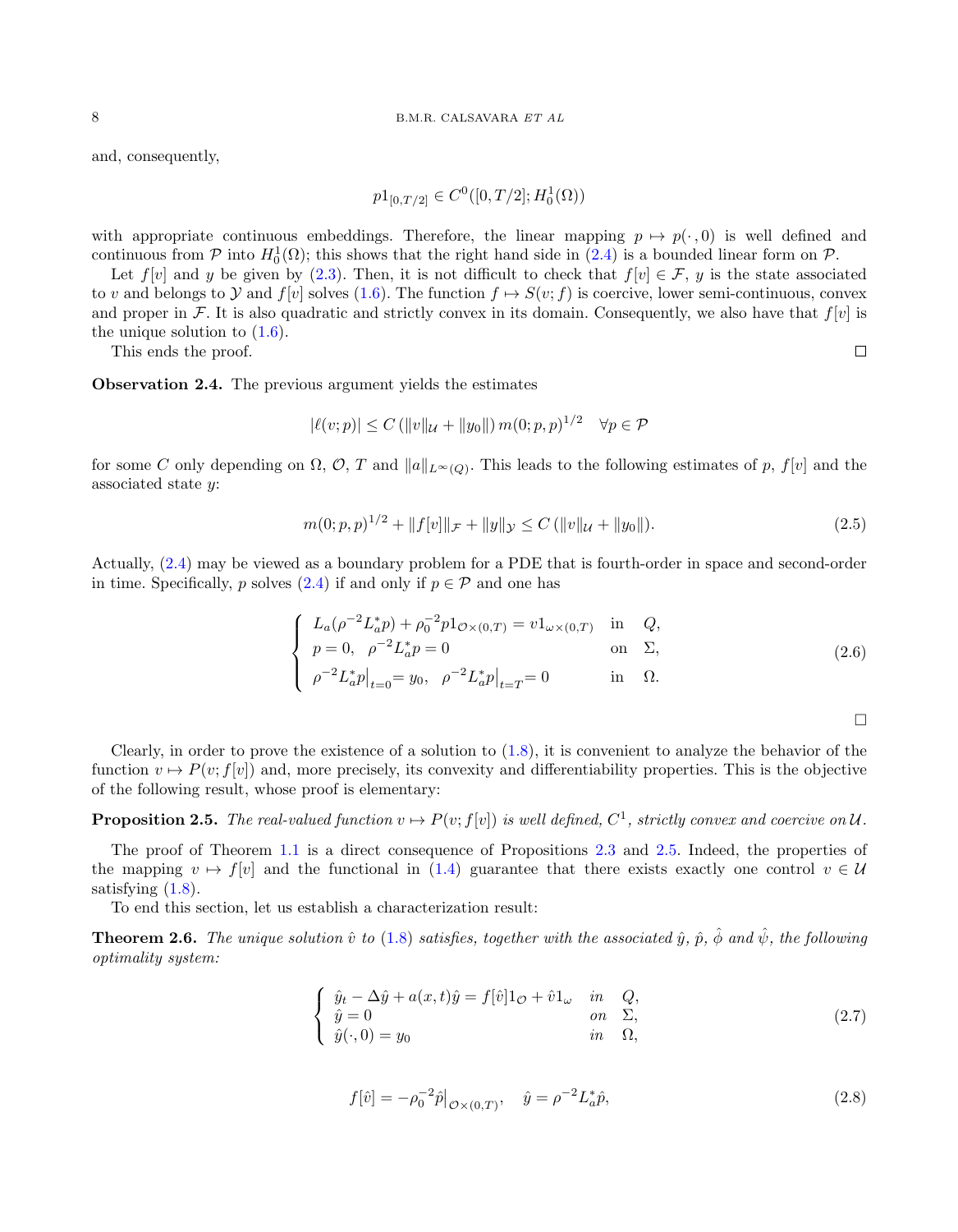NEW RESULTS CONCERNING THE HIERARCHICAL CONTROL 9

$$
\begin{cases}\n m(a; \hat{p}, q) = \iint_{\omega \times (0, T)} \hat{v} q + \int_{\Omega} y_0(x) q(x, 0) dx \\
 \forall q \in \mathcal{P}, \quad \hat{p} \in \mathcal{P},\n\end{cases}
$$
\n(2.9)

$$
\begin{cases}\n-\hat{\phi}_t - \Delta \hat{\phi} + a(x, t)\hat{\phi} = \alpha(\hat{y} - y_d)1_{\omega_d} & \text{in} \quad Q, \\
\hat{\phi} = 0 & \text{on} \quad \Sigma, \\
\hat{\phi}(\cdot, T) = 0 & \text{in} \quad \Omega,\n\end{cases}
$$
\n(2.10)

<span id="page-8-1"></span>
$$
\begin{cases}\n m(a;q,\hat{\psi}) = -\iint_{\mathcal{O}\times(0,T)} \rho_0^{-2}\hat{\phi}q \\
 \forall q \in \mathcal{P}, \quad \hat{\psi} \in \mathcal{P},\n\end{cases}
$$
\n(2.11)

<span id="page-8-0"></span>
$$
\hat{v} = -\frac{1}{\mu}\rho_0^{-2}(\hat{\psi} + \hat{\phi})\big|_{\omega \times (0,T)}.
$$
\n(2.12)

*Proof.* Let  $v, w \in \mathcal{U}$  and  $\varepsilon > 0$  be given, let us set set  $g := \frac{1}{\varepsilon}(f[v + \varepsilon w] - f[v])$  and let us introduce the solutions  $z, \phi, k$  and  $\eta$  to the following problems:

$$
\begin{cases}\n z_t - \Delta z + a(x, t)z = g1_{\mathcal{O}} + w1_{\omega} & \text{in} \quad Q, \\
 z = 0 & \text{on} \quad \Sigma, \\
 z(\cdot, 0) = 0 & \text{in} \quad \Omega,\n\end{cases}
$$

$$
\begin{cases}\n-\phi_t - \Delta \phi + a(x, t)\phi = \alpha (y - y_d) 1_{\omega_d} & \text{in} \quad Q, \\
\phi = 0 & \text{on} \quad \Sigma, \\
\phi(\cdot, T) = 0 & \text{in} \quad \Omega,\n\end{cases}
$$

$$
\begin{cases}\n m(a;k,q) = \iint_{\omega \times (0,T)} w q \\
 \forall q \in \mathcal{P}, \quad k \in \mathcal{P}\n\end{cases}
$$

and

$$
\begin{cases}\n m(a;q,\psi) = -\iint_{\mathcal{O}\times(0,T)} \rho_0^{-2}\phi q \\
 \forall q \in \mathcal{P}, \quad \psi \in \mathcal{P}.\n\end{cases}
$$

Then, after some computations, one has

$$
\frac{\mathrm{d}}{\mathrm{d}\varepsilon} P(f[v + \varepsilon w]; v + \varepsilon w) \Big|_{\varepsilon=0} = \alpha \iint_{\omega_d \times (0,T)} (y - y_d) z + \mu \iint_{\omega \times (0,T)} \rho_0^2 v w
$$

$$
= \iint_{\mathcal{O} \times (0,T)} \phi g + \iint_{\omega \times (0,T)} (\phi + \mu \rho_0^2 v) w,
$$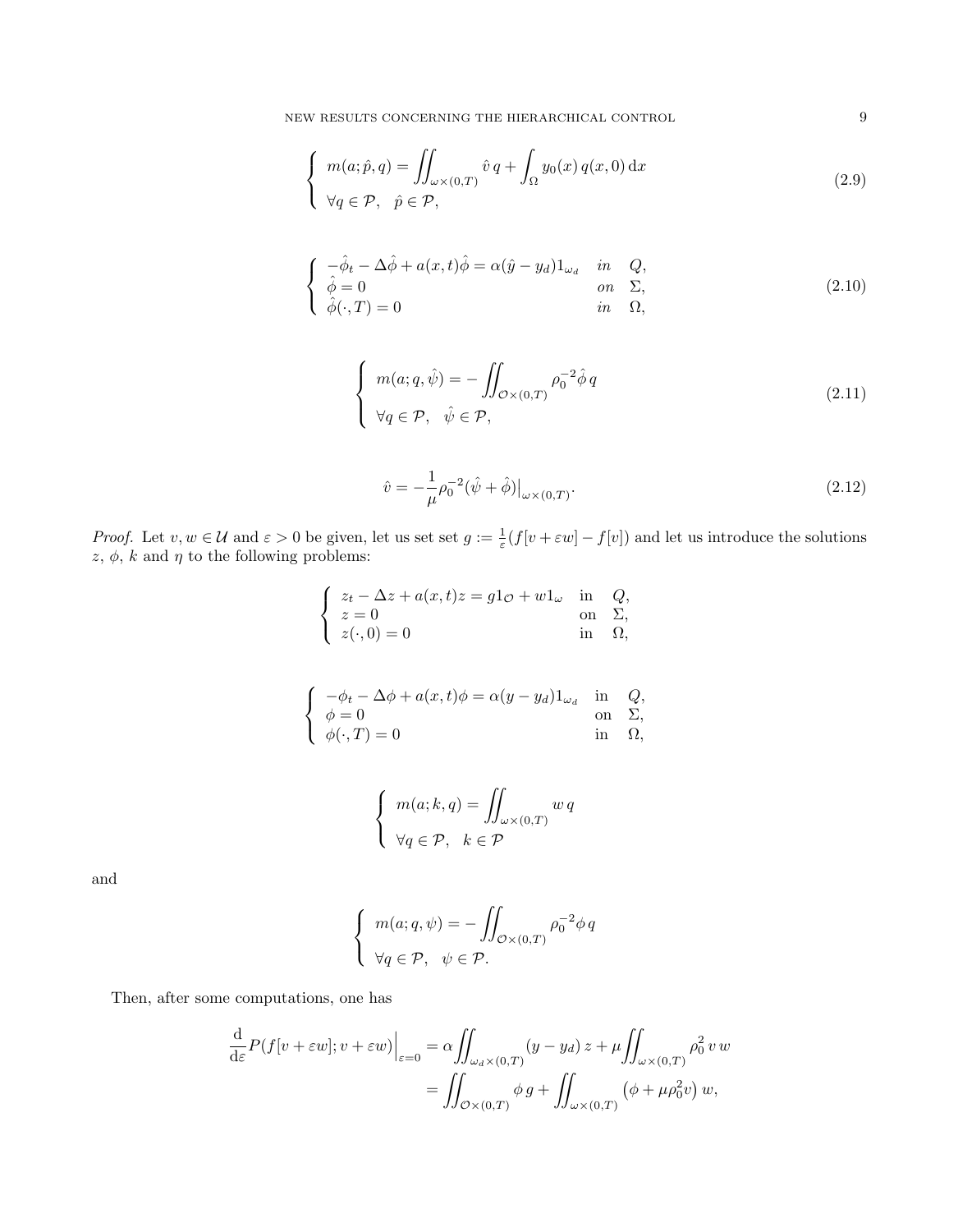Note that  $g = -\rho_0^{-2} k\big|_{\omega \times (0,T)}$ , whence

$$
\iint_{\mathcal{O}\times(0,T)}\phi\,g=-\iint_{\mathcal{O}\times(0,T)}\rho_0^{-2}\phi\,k=m(a;k,\psi)=\iint_{\omega\times(0,T)}\psi\,w.
$$

Consequently, the following identity holds for all  $v, w \in \mathcal{U}$ :

$$
\frac{\mathrm{d}}{\mathrm{d}\varepsilon}P(f[v+\varepsilon w];v+\varepsilon w)\Big|_{\varepsilon=0}=\iint_{\omega\times(0,T)}\left(\phi+\psi+\mu\rho_0^2v\right)w.
$$

In particular, with  $v = \hat{v}$ , denoting by  $\hat{y}$ ,  $\hat{\phi}$  and  $\hat{\psi}$  the associated state and adjoint states and taking w arbitrary in U, we see that  $\hat{\phi} + \hat{\psi} + \mu \rho_0^2 \hat{v} = 0$  a.e. in  $\omega \times (0, T)$ , whence the assertion follows.  $\Box$ 

# 3. The semilinear case

<span id="page-9-1"></span>This section is mainly devoted to prove Theorem [1.2.](#page-5-1) We will use arguments similar to those above that lead to existence results for  $(1.6)$  and  $(1.13)$ .

We will also find a necessary condition for optimality, similar to  $(2.7)$ – $(2.12)$ , that has to be satisfied by any solution to the control problem.

Let us introduce  $R := \sup_{\mathbf{R}} |F'(r)|$ . In the sequel, it will be assumed that the weights  $\rho$  and  $\rho_0$  are given by [\(1.11\)](#page-4-4) with  $\lambda = \lambda_0$  and  $s = s_0$ , where  $\lambda_0$  and  $s_0$  are furnished by Theorem [2.1](#page-6-3) and satisfy

<span id="page-9-0"></span>
$$
s_0^{3/2} > \sqrt{2}R\lambda_0^{-2} \sup_Q \xi^{-3/2} = \frac{\sqrt{2}}{8} \frac{RT^3}{\lambda_0^2 e^{3\lambda_0 \|\eta^0\|_{L^\infty}}}.
$$
 (3.1)

Obviously, there exist constants  $K_1$  and  $K_2$ , only depending on  $\Omega$ ,  $\mathcal{O}$ , T and R, such that [\(2.2\)](#page-6-5) holds for all  $a \in L^{\infty}(Q)$  with  $||a||_{L^{\infty}(Q)} \leq R$ .

#### 3.1. Proof of Theorem [1.2](#page-5-1)

Let us first prove that any admissible leader v possesses at least one follower in  $\mathcal{F}$ :

<span id="page-9-4"></span>**Proposition 3.1.** Let v be given in U. Then, there exists at least one solution in F to the extremal problem  $(1.6)$ , where S is given by [\(1.3\)](#page-2-4) and y is the solution to [\(1.2\)](#page-2-0). Furthermore, any solution f to [\(1.6\)](#page-2-1) satisfies, together with the associated state y and an additional variable  $p \in \mathcal{P}$ , the semilinear system [\(1.2\)](#page-2-0), the identities

<span id="page-9-2"></span>
$$
f = -\rho_0^{-2} p|_{\mathcal{O} \times (0,T)} \quad and \quad y = \rho^{-2} L^*_{F'(y)} p \tag{3.2}
$$

and the estimates

<span id="page-9-3"></span>
$$
m(0; p, p)^{1/2} \le C \left( \|v\|_{\mathcal{U}} + \|y_0\| \right) \quad \text{and} \quad \|f\|_{\mathcal{F}} + \|y\|_{\mathcal{Y}} \le C \left( \|v\|_{\mathcal{U}} + \|y_0\| \right) \tag{3.3}
$$

for some C only depending on  $\Omega$ ,  $\mathcal{O}$ , T and R.

*Proof.* Let us first see that there exist controls  $f \in \mathcal{F}$  such that  $S(v; f) < +\infty$ . Indeed, let us denote by  $F_0$  the function given by

$$
F_0(\xi) = \frac{F(\xi)}{\xi}
$$
 if  $\xi \neq 0$ ,  $F_0(0) = F'(0)$ .

Obviously,  $F_0(\xi)$  is uniformly bounded in **R**.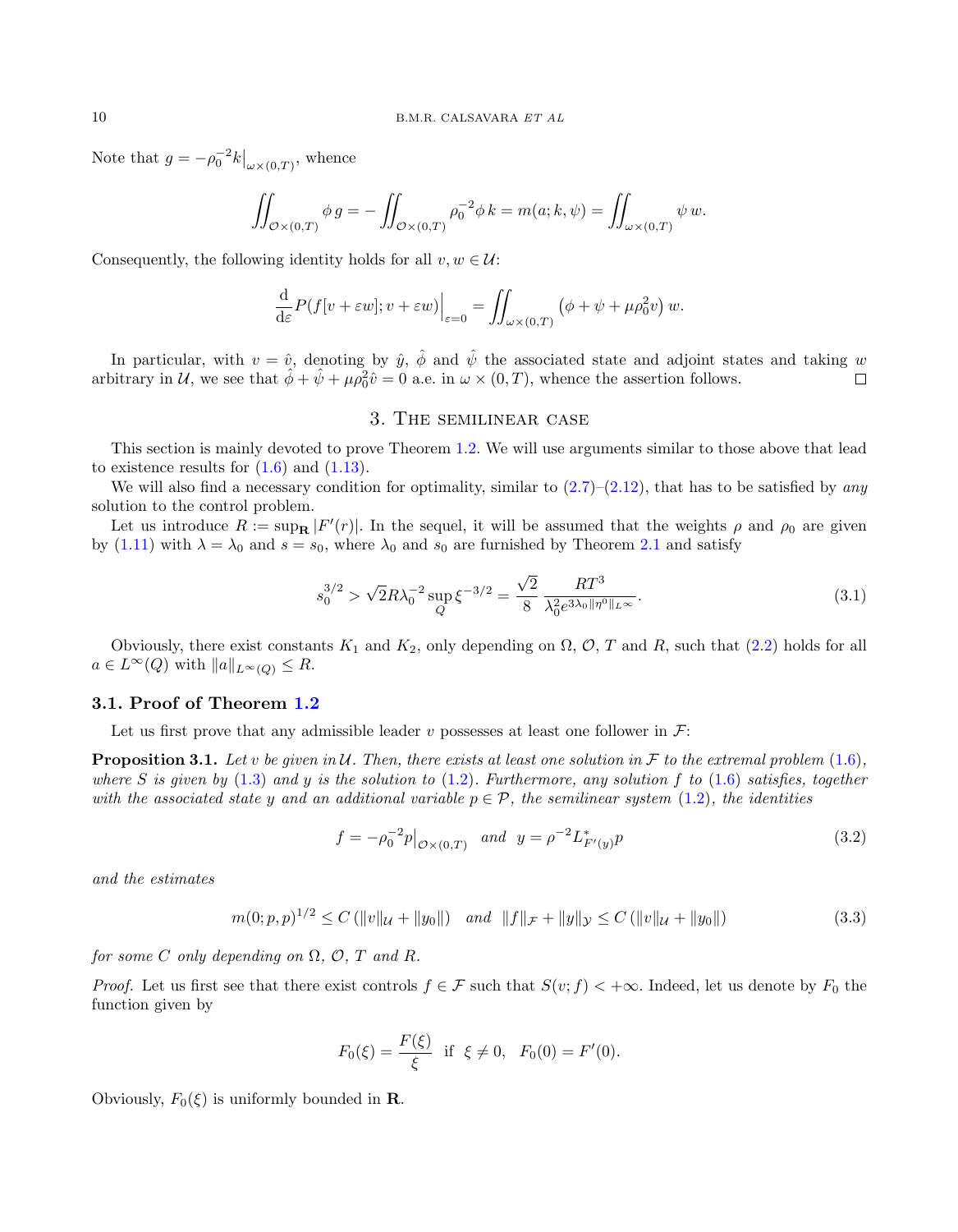For each  $z \in L^2(Q)$ , we will denote by  $\Lambda(z)$  the unique solution  $y_z$  to the linear problem

$$
\begin{cases}\ny_t - \Delta y + F_0(z)y = f1_{\mathcal{O}} + v1_{\omega} & \text{in} \quad Q, \\
y = 0 & \text{on} \quad \Sigma, \\
y(\cdot, 0) = y_0 & \text{in} \quad \Omega,\n\end{cases}
$$

where f is the unique solution to [\(1.6\)](#page-2-1) with  $a = F_0(z)$ . Let us denote this control by  $f_z$ .

The existence and uniqueness of  $f_z$  is a consequence of the arguments in Section [2](#page-5-0) (see Prop. [2.3\)](#page-6-0). Furthermore, since the  $F_0(z)$  are uniformly bounded in  $L^{\infty}(Q)$ , the controls  $f_z$  are uniformly bounded in  $\mathcal F$  and the associated states  $y_z$  belong (among other things) to a fixed compact set in  $L^2(Q)$ .

Thus, the mapping  $z \mapsto \Lambda(z)$  is well-defined, continuous and compact in  $L^2(Q)$  and maps the whole space into a ball. In view of *Schauder's Theorem*,  $\Lambda$  possesses at least one fixed-point  $\tilde{y}$ . If we set  $\tilde{f} := f_{\tilde{y}}$ , then we obviously have  $S(v; \tilde{f}) < +\infty$ .

Now, let  $\{f^n\}$  be a minimizing sequence for  $(1.6)$ . It is clear that the  $f^n$  (resp.  $y^n$ ) are uniformly bounded in  $\mathcal F$  (resp.  $\mathcal Y$ ). Consequently, it can be assumed that they converge weakly in  $\mathcal F$  to some f and the corresponding states  $y^n$  converge strongly in  $L^2(Q)$  to the associated y. From the weak lower semicontinuity of the functionals

$$
y \mapsto \iint_Q \rho^2 |y|^2
$$
 and  $f \mapsto \iint_{\mathcal{O}\times(0,T)} \rho_0^2 |f|^2$ ,

we easily deduce that f minimizes  $(1.6)$ . Hence, there exists at least one solution to this extremal problem.

Let us prove that any solution to [\(1.6\)](#page-2-1) satisfies [\(3.2\)](#page-9-2) for some  $p \in \mathcal{P}$ .

Thus, let  $f \in \mathcal{F}$  be a solution to [\(1.6\)](#page-2-1) and let us denote by y the corresponding solution to [\(1.2\)](#page-2-0). Let us introduce the solution  $\bar{y}$  to the auxiliary problem

$$
\begin{cases} \overline{y}_t - \Delta \overline{y} = 0 & \text{in} \quad Q, \\ \overline{y} = 0 & \text{on} \quad \Sigma, \\ \overline{y}(\cdot, 0) = y_0 & \text{in} \quad \Omega, \end{cases}
$$

the linear mapping  $H_0: L^2(Q) \mapsto L^2(Q)$  with  $w = H_0k$  if and only if

$$
\begin{cases}\nw_t - \Delta w = k & \text{in} \quad Q, \\
w = 0 & \text{on} \quad \Sigma, \\
w(\cdot, 0) = 0 & \text{in} \quad \Omega\n\end{cases}
$$

and the nonlinear mapping  $M : \mathcal{Y} \times \mathcal{F} \mapsto L^2(Q)$ , with

$$
M(y, f) := y - H_0(v1_{\omega \times (0,T)} + f1_{\mathcal{O} \times (0,T)} - F(y)) - \overline{y}.
$$

Then [\(1.6\)](#page-2-1) can be rewritten in the form

<span id="page-10-0"></span>
$$
\begin{cases}\n\text{Minimize } \frac{1}{2} \iint_Q \rho^2 |y|^2 + \frac{1}{2} \iint_{\mathcal{O} \times (0,T)} \rho_0^2 |f|^2\\ \n\text{Subject to } (y, f) \in \mathcal{Y} \times \mathcal{F}, \ M(y, f) = 0.\n\end{cases} \tag{3.4}
$$

It is easy to check that M is  $C^1$  in  $\mathcal{Y} \times \mathcal{F}$  and, in particular,

 $M'(y, f)(z, g) = z - H_0(g1_{\mathcal{O}\times(0,T)} - F'(y)z) \quad \forall (z, g) \in \mathcal{Y} \times \mathcal{F}.$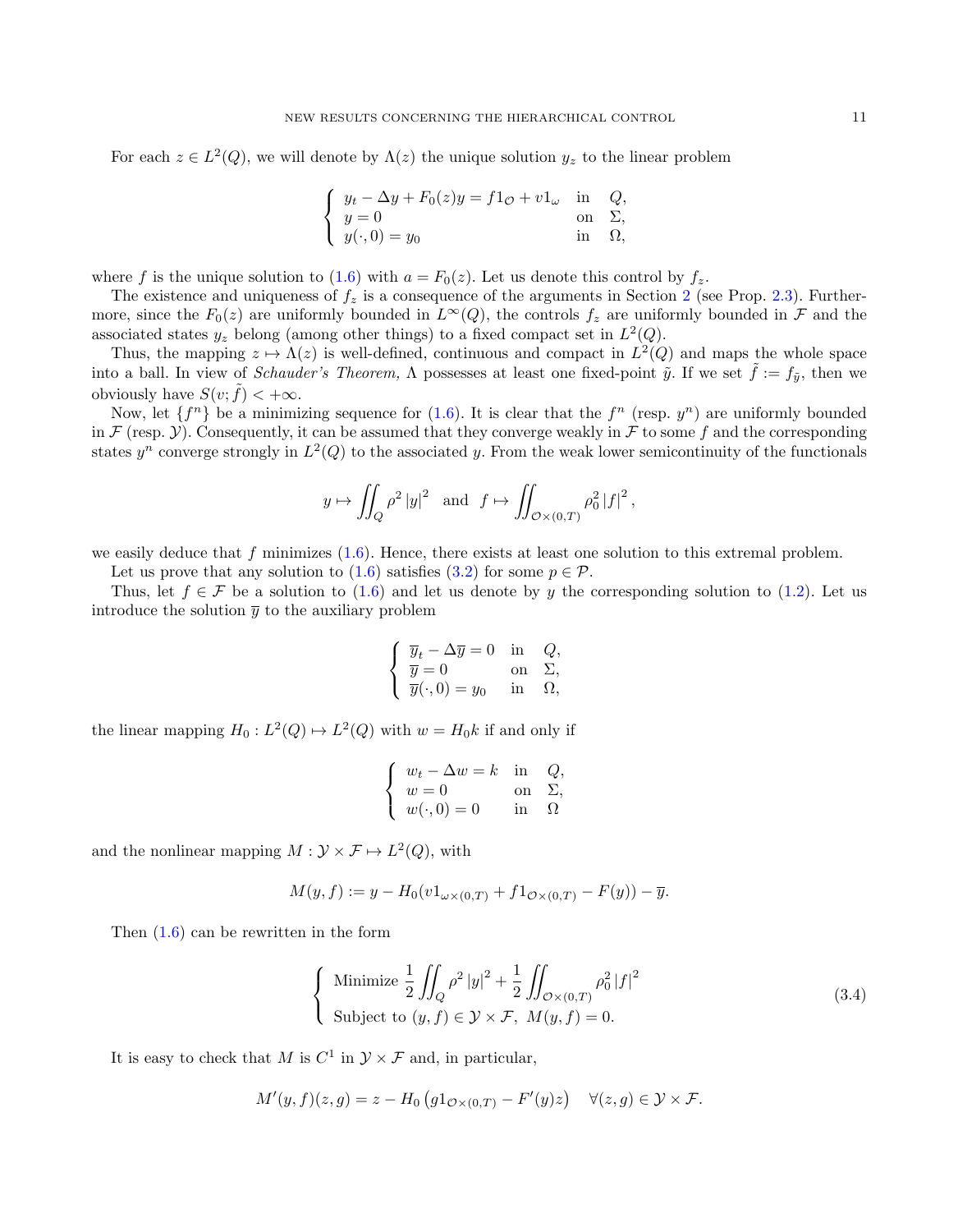We also have

$$
M'(y, f)^{*}\psi = (\psi + F'(y)H_0^*\psi, -(H_0^*\psi)|_{\mathcal{O}\times(0,T)}) \quad \forall \psi \in L^2(Q)
$$

and, since  $H_0$  and  $H_0^*$  are compact, as a consequence of Fredholm's Alternative Theorem, the rank  $R(M'(y, f)^*)$ is closed.

At this point, it is possible to apply the following result, usually known as Dubovitski-Milyoutin Formalism for extremal problems in Hilbert spaces (see  $[1, 12]$  $[1, 12]$ ):

<span id="page-11-2"></span>**Theorem 3.2.** Let H and  $\mathcal E$  be two Hilbert spaces. Let us assume that  $I : \mathcal H \mapsto \mathbf R$  and  $S : \mathcal H \mapsto \mathcal E$  are well-defined and  $C<sup>1</sup>$  and let us consider the extremal problem

<span id="page-11-0"></span>
$$
\begin{cases}\n\text{Minimize } I(h) \\
\text{Subject to } h \in \mathcal{H}, \ S(h) = 0.\n\end{cases} \tag{3.5}
$$

Let  $\hat{h}$  be a solution to [\(3.5\)](#page-11-0). Then, there exist  $\lambda \in \mathbf{R}_+$  and  $\zeta \in N(S'(\hat{h}))^{\perp}$ , not both zero, such that

<span id="page-11-1"></span>
$$
-\lambda I'(\hat{h}) + \zeta = 0. \tag{3.6}
$$

**Observation 3.3.** A short explanation of  $(3.6)$  is the following: since  $\hat{h}$  solves  $(3.5)$ , there can be no descent direction at  $\hat{h}$  admissible with respect to the constraint  $S(h) = 0$ . In other words,

$$
\{ d \in \mathcal{H} : (I'(\hat{h}), d)_{\mathcal{H}} < 0 \} \text{ and } N(S'(\hat{h})) \text{ are disjoint.}
$$

Accordingly, by duality, the algebraic sum of the associated conjugate sets contains the origin and this is precisely  $(3.6)$ .

In what regards [\(3.4\)](#page-10-0), in view of Theorem [3.2,](#page-11-2) we deduce that there exist  $\lambda \in \mathbf{R}_{+}$  and  $(w, k) \in$  $N(M'(y, f))^{\perp} = R(M'(y, f)^*)$  (not both zero) such that

$$
-\lambda(\rho^2 y, \rho_0^2 f) + (w, k) = 0.
$$

In other words,

$$
-\lambda(\rho^2 y, \rho_0^2 f) + (\psi + F'(y)H_0^* \psi, -(H_0^* \psi)|_{\mathcal{O} \times (0,T)}) = 0
$$

for some  $\psi \in L^2(Q)$ .

Necessarily, one has  $\lambda \neq 0$ ; otherwise, we would also have  $\psi \equiv 0$  (from the unique continuation property) and then  $(w, k) = (0, 0)$ . Hence, with  $\phi = \frac{1}{\lambda}\psi$ , we get:

$$
-(\rho^2 y, \rho_0^2 f) + (\phi + F'(y)H_0^* \phi, -(H_0^* \phi)|_{\mathcal{O} \times (0,T)}) = 0,
$$

that is,

$$
f = -\rho_0^{-2} (H_0^* \phi)|_{\mathcal{O} \times (0,T)}, \quad y = \rho^{-2} (\phi + F'(y) H_0^* \phi).
$$

Now, we take  $p := H_0^* \phi$ , we see that  $p \in \mathcal{P}$  and we find at once [\(3.2\)](#page-9-2).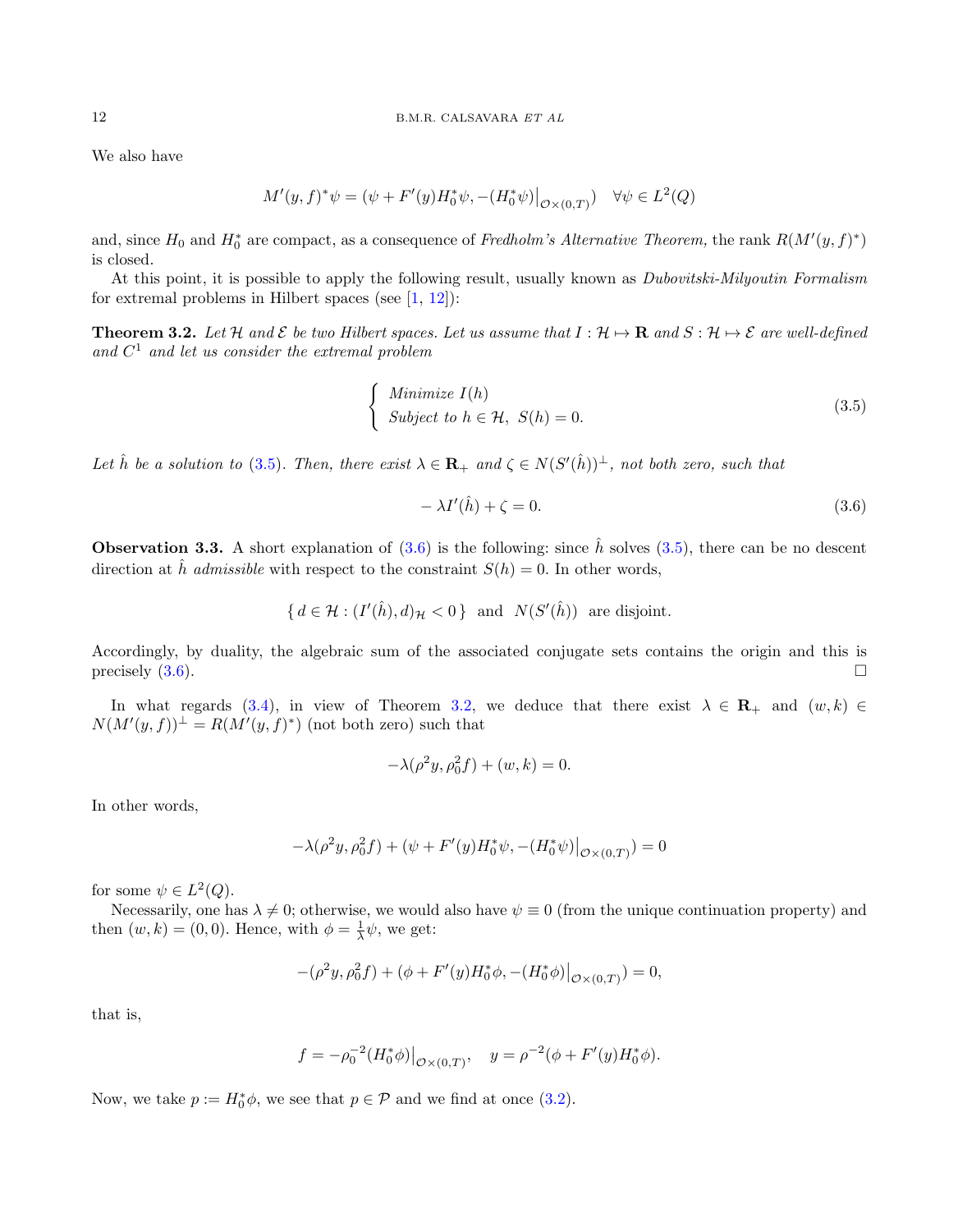Observe that  $(1.6)$  and  $(3.2)$  together yield

$$
L_0 \left( \rho^{-2} (L_0^* p + F'(y) p) \right) + F(y) + \rho_0^{-2} p 1_{\mathcal{O} \times (0,T)} = v 1_{\omega \times (0,T)} \text{ in } Q
$$

and  $y(\cdot, 0) = y_0$ . Since  $F(y) = F_0(y)(\rho^{-2}(L_0^* p + F'(y)p))$ , this can also be written in the form

$$
L_{F_0(y)}\left(\rho^{-2}(L_{F'(y)}^*p\right) + \rho_0^{-2}p1_{\mathcal{O}\times(0,T)} = v1_{\omega\times(0,T)} \text{ in } Q
$$

and  $(\rho^{-2} L^*_{F'(y)} p)(\cdot, 0) = y_0$ . In other words, p satisfies

$$
\iint_Q \left( \rho^{-2} L^*_{F'(y)} p L^*_{F_0(y)} q + 1_{\mathcal{O}} \rho_0^{-2} p q \right) = \iint_{\omega \times (0,T)} v q + \int_{\Omega} y_0(x) q(x,0) dx \quad \forall q \in \mathcal{P}.
$$

In particular, taking  $q = p$ , the following is obtained:

<span id="page-12-0"></span>
$$
\iint_Q \left( \rho^{-2} L^*_{F'(y)} p L^*_{F_0(y)} p + 1_{\mathcal{O}} \rho_0^{-2} |p|^2 \right) = \iint_{\omega \times (0,T)} v p + \int_{\Omega} y_0(x) p(x,0) \,dx. \tag{3.7}
$$

Let us finally check that  $(3.3)$  holds.

Let us introduce  $S := \sup_{Q} \rho_0 / \rho$ . From [\(3.1\)](#page-9-0), we know that  $S < 1/($  $\sqrt{2}R$ ). Consequently,  $R^2S^2/(1-R^2S^2)$  < 1 and there exists  $\beta$  satisfying

$$
\frac{1}{R} \frac{R^2 S^2}{1 - R^2 S^2} < \beta < \frac{1}{R} \, .
$$

From [\(3.7\)](#page-12-0), we see that

$$
m(0; p, p) = \iint_Q (\rho^{-2} |L_0^* p|^2 + 1 \sigma \rho_0^{-2} |p|^2)
$$
  
\n
$$
= \iint_{\omega \times (0,T)} v p + \int_{\Omega} y_0(x) p(x, 0) dx
$$
  
\n
$$
- \iint_Q \rho^{-2} (F'(y) p L_0^* p + L_0^* p F_0(y) p + F'(y) F_0(y) |p|^2)
$$
  
\n
$$
\leq C ||v||_{\mathcal{U}} \left( \iint_Q \rho_0^{-2} |p|^2 \right)^{1/2} + ||y_0|| \max_{[0, T/2]} ||p(\cdot, t)||
$$
  
\n
$$
+ 2R \iint_Q \rho^{-2} |L_0^* p| |p| + R^2 \iint_Q \rho^{-2} |p|^2
$$
  
\n
$$
\leq C (||v||_{\mathcal{U}} + ||y_0||) m(0; p, p)^{1/2} + \beta R \iint_Q \rho^{-2} |L_0^* p|^2 + (R^2 + \frac{R}{\beta}) \iint_Q \rho^{-2} |p|^2
$$
  
\n
$$
\leq C (||v||_{\mathcal{U}} + ||y_0||) m(0; p, p)^{1/2} + \max (\beta R, (R^2 + \frac{R}{\beta}) S^2) m(0; p, p).
$$

Taking into account that  $\beta R < 1$  and  $(R^2 + R/\beta)S^2 < 1$ , we deduce that

$$
m(0; p, p)^{1/2} \leq C (||v||_{\mathcal{U}} + ||y_0||).
$$

This proves the first part of [\(3.3\)](#page-9-3). The second estimate in [\(3.3\)](#page-9-3) is an immediate consequence.

This ends the proof.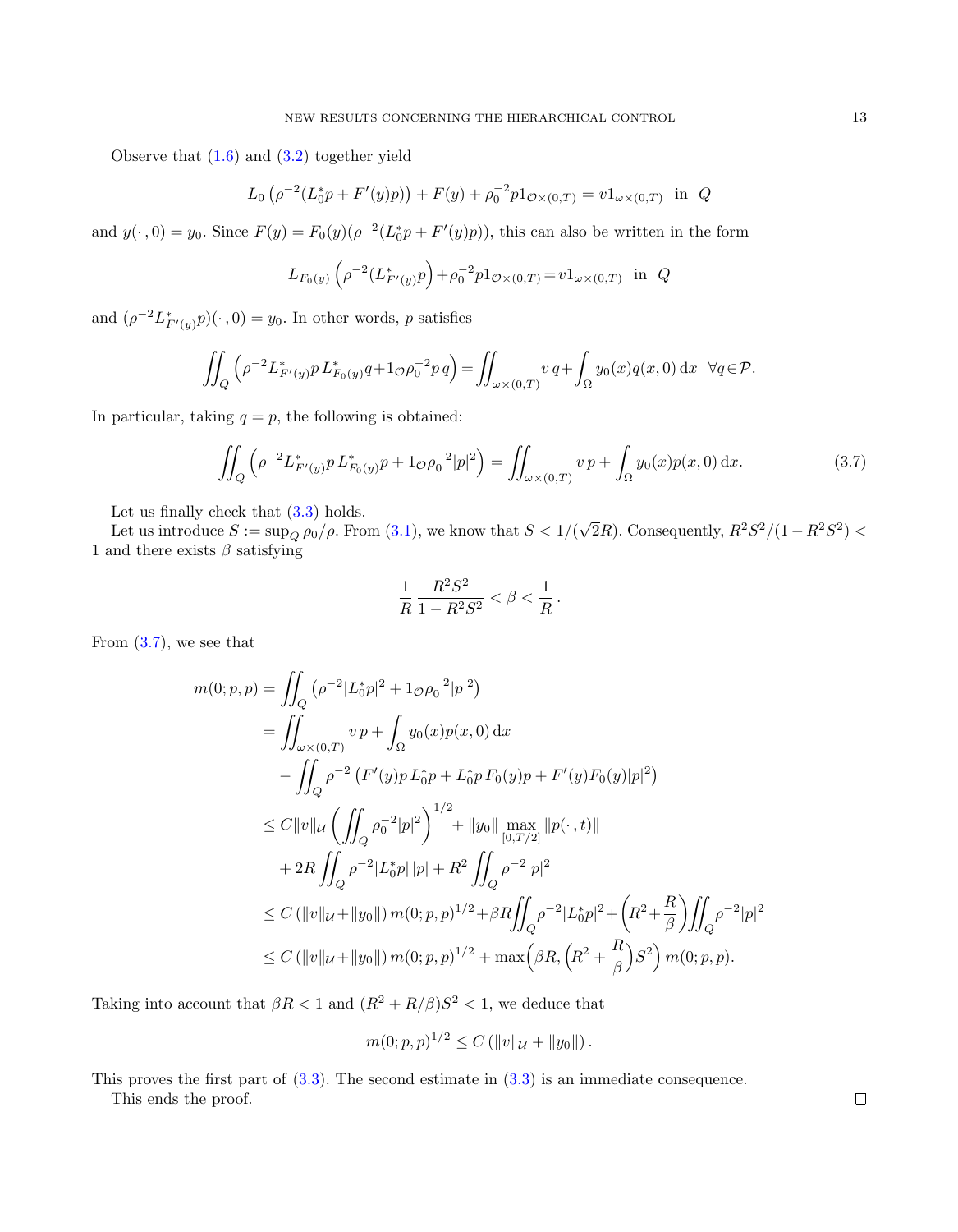Proposition 3.4. Let us set

$$
\mathcal{G} := \{ (v, f) : v \in \mathcal{U}, f \in \Phi[v] \},
$$

where, for each leader  $v \in U$ ,  $\Phi[v]$  denotes the set of the corresponding followers, i.e. the family of solutions to [\(1.6\)](#page-2-1). Then G is weakly closed in  $U \times \mathcal{F}$  and the function  $(v, f) \mapsto P(v, f)$  is coercive and sequentially weakly lower semicontinuous.

*Proof.* Let  $\{(v^n, f^n)\}\$ be a sequence in G, let the  $y^n$  be the associated states and let us assume that  $(v^n, f^n)$ converges weakly in  $\mathcal{U} \times \mathcal{F}$  to some  $(v, f)$ . Then, it can be assumed that the  $y^n$  converge strongly in  $L^2(Q)$  to the state  $y$  corresponding to  $(v, f)$ .

Let us check that f solves [\(1.6\)](#page-2-1). This will prove that  $(v, f) \in \mathcal{G}$  and, accordingly,  $\mathcal{G}$  is weakly closed. Indeed, if f were not a solution to [\(1.6\)](#page-2-1), there would exist  $\hat{f} \in \mathcal{F}$  such that

$$
\iint_{Q} \rho^{2}|\hat{y}|^{2} + \iint_{\mathcal{O}\times(0,T)} \rho_{0}^{2}|\hat{f}|^{2} < \iint_{Q} \rho^{2}|y|^{2} + \iint_{\mathcal{O}\times(0,T)} \rho_{0}^{2}|f|^{2},
$$

where  $\hat{y}$  is the state corresponding to  $(v, \hat{f})$ . Consequently, for n large enough, we would also have

$$
\iint_{Q} \rho^{2} |\hat{y}|^{2} + \iint_{\mathcal{O}\times(0,T)} \rho_{0}^{2} |\hat{f}|^{2} < \iint_{Q} \rho^{2} |y^{n}|^{2} + \iint_{\mathcal{O}\times(0,T)} \rho_{0}^{2} |f^{n}|^{2}
$$

and also

$$
\iint_{Q} \rho^{2} |\hat{y}^{n}|^{2} + \iint_{\mathcal{O}\times(0,T)} \rho_{0}^{2} |\hat{f}|^{2} < \iint_{Q} \rho^{2} |y^{n}|^{2} + \iint_{\mathcal{O}\times(0,T)} \rho_{0}^{2} |f^{n}|^{2},
$$

where  $\hat{y}^n$  is the state corresponding to  $(v^n, \hat{f})$ . But this contradicts that  $(v^n, f^n) \in \mathcal{G}$ .

That  $(v, f) \mapsto P(v; f)$  is sequentially weakly lower semicontinuous is obvious. Let us finally see that it is coercive. Thus, let us assume that  $(v^n, f^n) \in \mathcal{G}$  for all n and  $||f^n||_{\mathcal{F}} \to +\infty$ . In view of Proposition [3.1,](#page-9-4) the couples  $(v^n, f^n)$  must satisfy the second estimates in [\(3.3\)](#page-9-3), whence  $||v^n||_{\mathcal{U}} \to +\infty$  and, also,  $P(v^n; f^n) \to +\infty$ . This ends the proof.  $\Box$ 

Let us achieve the proof of Theorem [1.2.](#page-5-1) Again, the argument is classical.

Let  $\{(v^n, f^n)\}\$ be a minimizing sequence for  $(1.13)$ . Then,  $(v^n, f^n)$  are obviously uniformly bounded in  $\mathcal{U}\times\mathcal{U}$ F. Therefore, it can be assumed that  $(v^n, f^n)$  converges weakly in this space to some  $(\hat{v}, \hat{f}) \in \mathcal{G}$  and the corresponding states  $y^n$  converge strongly in  $L^2(Q)$  to the associated  $\hat{y}$ .

Since  $(v, f) \mapsto P(v; f)$  is sequentially weakly lower semicontinuous,

$$
P(\hat{v}; \hat{f}) \le \liminf_{n \to +\infty} P(v^n; f^n) = \inf_{(v, f)} P(v; f).
$$

Consequently,  $(\hat{v}; \hat{f})$  solves [\(1.13\)](#page-4-3) and the proof is done.

Let us end this section with a characterization result:

<span id="page-13-0"></span>**Theorem 3.5.** Let us assume that, in [\(1.2\)](#page-2-0),  $F: \mathbf{R} \to \mathbf{R}$  is  $C^2$ , posseses bounded derivatives of order 1 and 2 and satisfies  $F(0) = 0$  and  $y_0 \in L^2(\Omega)$ . Let  $(\hat{v}, \hat{f})$  be a solution to [\(1.13\)](#page-4-3). Then, the couple  $(\hat{v}, \hat{f})$  must satisfy,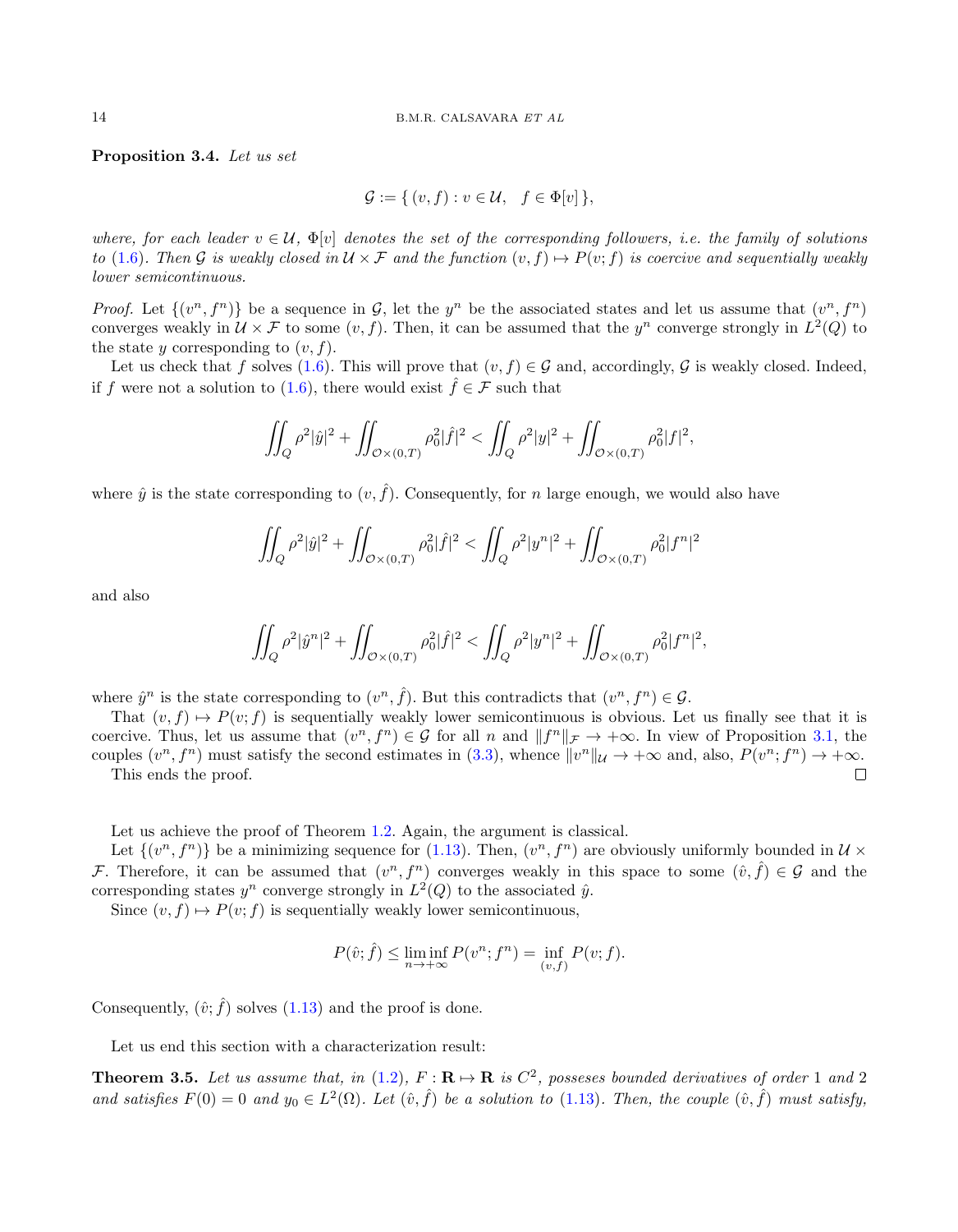together with the associated  $\hat{y},\ \hat{p},\ \hat{\phi}\ and\ \hat{\psi},\ the\ following\ optimality\ system:$ 

<span id="page-14-0"></span>
$$
\begin{cases}\n\hat{y}_t - \Delta \hat{y} + F(\hat{y}) = \hat{f}1_{\mathcal{O}} + \hat{v}1_{\omega} & \text{in} \quad Q, \\
\hat{y} = 0 & \text{on} \quad \Sigma, \\
\hat{y}(\cdot, 0) = y_0 & \text{in} \quad \Omega,\n\end{cases}
$$
\n(3.8)

$$
\hat{f} = -\rho_0^{-2} \hat{p}|_{\mathcal{O} \times (0,T)}, \quad \hat{y} = \rho^{-2} L^*_{F'(\hat{y})} \hat{p}, \tag{3.9}
$$

$$
\begin{cases}\n\iint_{Q} \left( \rho^{-2} L_{F'(y)}^* \hat{p} L_{F_0(y)}^* q + \rho_0^{-2} 1_{\mathcal{O}} \hat{p} q \right) = \iint_{\omega \times (0,T)} \hat{v} \, q + \int_{\Omega} y_0(x) q(x,0) \, dx \\
\forall q \in \mathcal{P}, \quad \hat{p} \in \mathcal{P}.\n\end{cases} \tag{3.10}
$$

$$
\begin{cases}\n-\hat{\phi}_t - \Delta \hat{\phi} + F'(\hat{y})\hat{\phi} = \alpha(\hat{y} - y_d)1_{\omega_d} - F'(\hat{y})\hat{\psi} - \rho^{-2}F''(\hat{y})\hat{p}L_0^*\hat{\psi} & \text{in} \quad Q, \\
\hat{\phi} = 0 & \text{on} \quad \Sigma, \\
\hat{\phi}(\cdot, T) = 0 & \text{in} \quad \Omega,\n\end{cases}
$$
\n(3.11)

<span id="page-14-3"></span>
$$
\begin{cases}\n\iint_{Q} \left( \rho^{-2} L_{F'(\hat{y})}^{*} q L_{0}^{*} \hat{\psi} + \rho_{0}^{-2} 1_{\mathcal{O}} q \hat{\psi} \right) = -\iint_{\mathcal{O} \times (0,T)} \rho_{0}^{-2} \hat{\phi} q \\
\forall q \in \mathcal{P}, \quad \hat{\psi} \in \mathcal{P},\n\end{cases}
$$
\n(3.12)

<span id="page-14-1"></span>
$$
\hat{v} = -\frac{1}{\mu} \rho_0^{-2} (\hat{\phi} + \hat{\psi}) \big|_{\omega \times (0,T)}.
$$
\n(3.13)

*Proof.* We will deduce  $(3.8)$ – $(3.13)$  as a consequence of the Dubovitskii-Milyoutin formalism applied to  $(1.8)$ . In view of Proposition  $3.1$ , we can reformulate  $(1.13)$  in the form

<span id="page-14-2"></span>
$$
\begin{cases}\n\text{Minimize } P_0(y, v, f, p) \\
\text{Subject to } (y, v, f, p) \in \mathcal{X}, \ K(y, v, f, p) = (0, 0, 0),\n\end{cases}
$$
\n(3.14)

where we have used the following notation

$$
\mathcal{X} := \mathcal{Y} \times \mathcal{U} \times \mathcal{F} \times \mathcal{P},
$$

$$
P_0(y, v, f, p) := P(v; f) = \frac{\alpha}{2} \iint_{\omega_d \times (0, T)} |y - y_d|^2 + \frac{\mu}{2} \iint_{\omega \times (0, T)} \rho_0^2 |v|^2,
$$

$$
K(y, v, f, p) := (y - H_0(v1_\omega + f1_{\mathcal{O}} - F(y)) - \overline{y}, y - \rho^{-2} L^*_{F'(y)} p, f + \rho_0^{-2} p|_{\mathcal{O} \times (0,T)}),
$$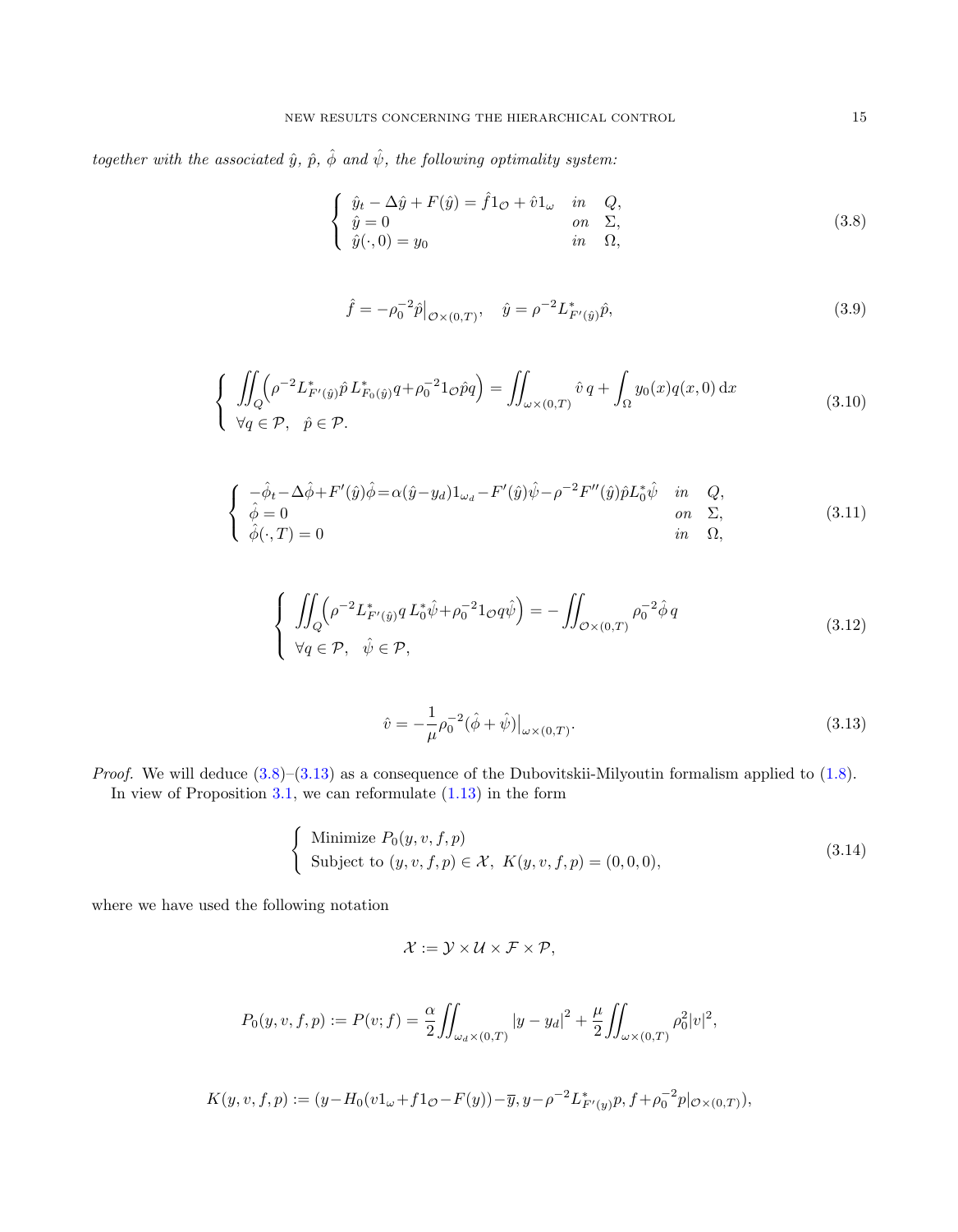we have introduced the linear compact operator  $H_0: L^2(Q) \mapsto L^2(Q)$  with

$$
z = H_0 h \Leftrightarrow \begin{cases} z_t - \Delta z = h & \text{in } Q, \\ z = 0 & \text{on } \Sigma, \\ z(\cdot, 0) = 0 & \text{in } \Omega \end{cases}
$$

and  $\bar{y}$  is the unique solution to the uncontrolled problem

$$
\begin{cases} \overline{y}_t - \Delta \overline{y} = 0 & \text{in } Q, \\ \overline{y} = 0 & \text{on } \Sigma, \\ \overline{y}(\cdot, 0) = y_0 & \text{in } \Omega. \end{cases}
$$

In view of the properties satisfied by F, the mapping  $K : \mathcal{X} \to L^2(Q) \times \mathcal{Y} \times \mathcal{F}$  is well defined and  $C^1$ , with

$$
K'(y, v, f, p)(z, w, g, q) = (z - H_0(w1\omega + g1\mathcal{O} - F'(y)z),
$$
  
\n
$$
g + \rho_0^{-2}q|_{\mathcal{O}\times(0,T)},
$$
  
\n
$$
z - \rho^{-2}(L_{F'(y)}^*q + F''(y)zp))
$$

for all  $(y, v, f, p), (z, w, g, q) \in \mathcal{X}$ . Accordingly, the adjoint  $K'(y, v, f, p)^*$  is given by

$$
K'(y, v, f, p)^*(\zeta, \beta, \eta) = (\zeta + F'(y)H_0^*\zeta + \beta - \rho^{-2}F''(y)p\beta, - (H_0^*\zeta)|_{\omega \times (0,T)}, \eta - (H_0^*\zeta)|_{\mathcal{O} \times (0,T)}, \rho_0^{-2}\eta 1_{\mathcal{O}} - L_{F'(y)}(\rho^{-2}\beta))
$$

for any  $(y, v, f, p) \in \mathcal{X}$  and any  $(\zeta, \beta, \eta) \in L^2(Q) \times \mathcal{Y} \times \mathcal{F}$ .

Let  $(\hat{v}, \hat{f})$  be a solution to [\(1.8\)](#page-2-2), let  $\hat{y}$  the associated state and let  $\hat{p} \in \mathcal{P}$  be such that

$$
\hat{f} = -\rho_0^{-2} \hat{p}|_{\mathcal{O}\times(0,T)}, \quad \hat{y} = \rho^{-2} L^*_{F'(y)} \hat{p}.
$$

Then,  $(\hat{y}, \hat{v}, \hat{f}, \hat{p})$  solves  $(3.14)$ .

It is not difficult to check that the ranks of  $K'(y, v, f, p)$  and  $K'(y, v, f, p)^*$  are closed. Consequently, we can apply Theorem [3.2](#page-11-2) to  $(3.14)$ : the cone of descent directions and the space of tangent directions at  $(y, v, f, p)$  are disjoint and there exist multipliers  $\lambda \in \mathbf{R}_+$  and  $(\zeta, \beta, \eta) \in L^2(Q) \times \mathcal{Y} \times \mathcal{F}$ , not all zero, such that

$$
-\lambda(\alpha(\hat{y}-y_d)1_{\omega_d}, \mu \rho_0^2 \hat{v}, 0, 0) + K'(\hat{y}, \hat{v}f, \hat{p})^*(\zeta, \beta, \eta) = (0, 0, 0, 0).
$$

Necessarily,  $\lambda > 0$ . Indeed, if this is not the case, we must have  $H_0^* \zeta = 0$  in  $\omega \times (0,T)$  and then  $\zeta \equiv 0$  (as a consequence of unique continuation) and also  $\eta = 0$  and  $\beta = 0$ . Hence, we can assume that  $\lambda = 1$  and this directly gives

$$
\alpha(\hat{y} - y_d)1_{\omega_d} = \zeta + F'(y)H_0^*\zeta + \beta - \rho^{-2}F''(y)p\beta, \quad \hat{v} = -\frac{1}{\mu}\rho_0^{-2}H_0^*\zeta|_{\omega \times (0,T)},
$$

$$
\eta = H_0^* \zeta |_{\mathcal{O} \times (0,T)}, \quad L_{F'(y)}(\rho^{-2}\beta) - \rho_0^{-2} \eta \mathbf{1}_{\mathcal{O}} = 0.
$$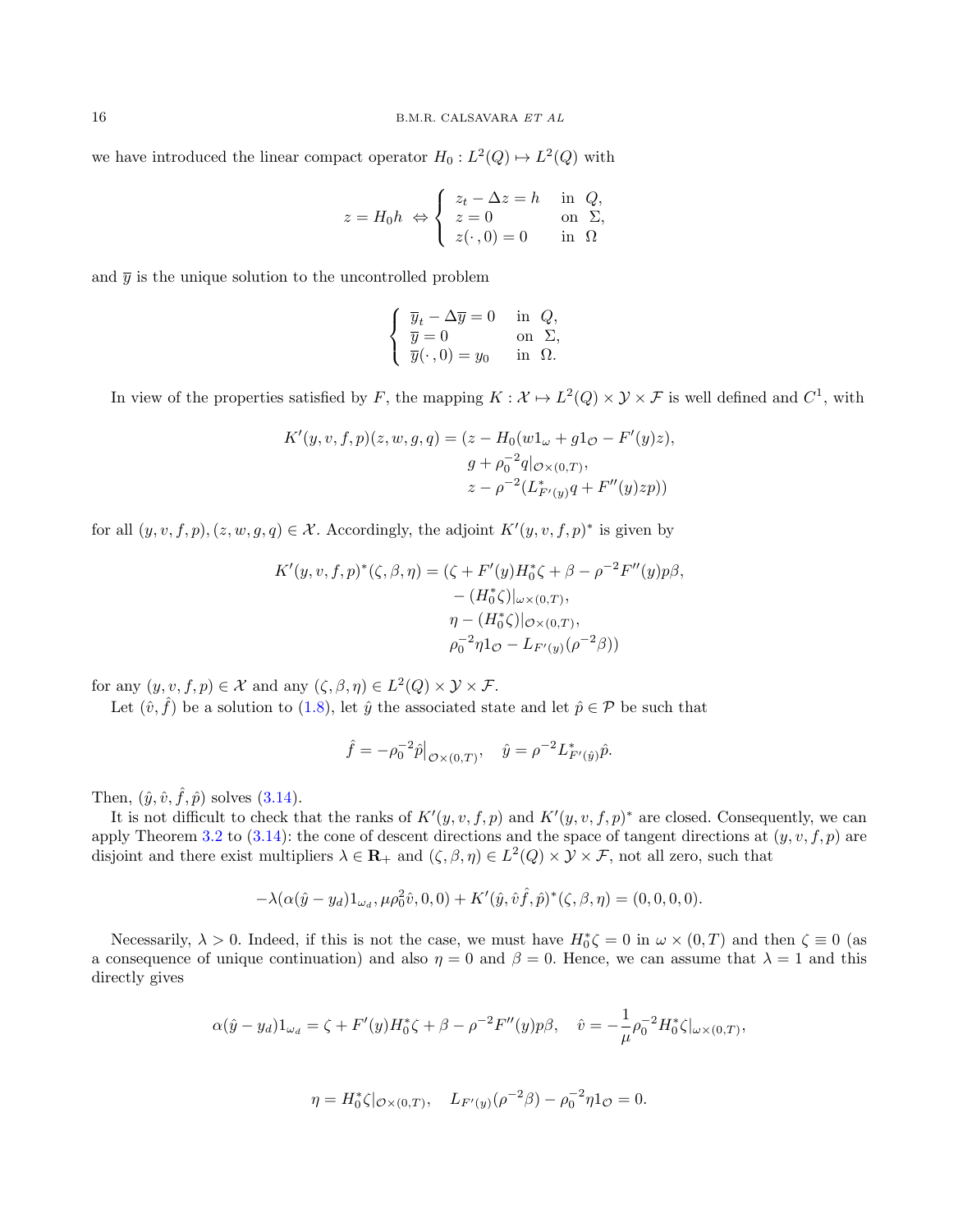Let us set  $\hat{\phi} := H_0^*(\zeta + \beta)$  and  $\hat{\psi} := -H_0^*\beta$ . Then, it is clear that  $H_0^*\zeta = \hat{\phi} + \hat{\psi}$  and  $\hat{v}$ ,  $\hat{\phi}$  and  $\hat{\psi}$  satisfy  $(3.12)$ [\(3.13\)](#page-14-1).  $\Box$ 

This ends the proof.

For example, the assumptions in Theorem [3.5](#page-13-0) are satisfied by any  $F$  of the form

$$
F(s) = \frac{p(s)}{q(s)} s \quad \forall s \in \mathbf{R},
$$

<span id="page-16-0"></span>where p and q are polynomial functions respectively of degree n and m with  $n \le m$  and  $q(s) \ne 0$  for all  $s \in \mathbb{R}$ .

# 4. Leaders with constraints

Let us begin this section by sketching the proof of Theorem [1.3.](#page-5-2)

In fact, it is not very different from the proof of Theorem [1.1.](#page-4-2) It is again a consequence of Propositions [2.3](#page-6-0) and [2.5.](#page-7-1) Indeed, the properties of the mapping  $v \mapsto f[v]$  and the functional in [\(1.4\)](#page-2-5) guarantee that J possesses exactly one minimizer in  $\mathcal{U}_{ad}$ .

We also have the following:

**Theorem 4.1.** The unique minimizer v̂ of J in  $\mathcal{U}_{ad}$  and the associated p̂,  $\hat{y}$ ,  $\hat{\phi}$  and  $\hat{\psi}$  satisfy [\(2.7\)](#page-7-2)–[\(2.11\)](#page-8-1) together with

<span id="page-16-3"></span>
$$
\hat{v} = P_{ad} \left( -\frac{1}{\mu} \rho_0^{-2} (\hat{\psi} + \hat{\phi}) \big|_{\mathcal{O} \times (0,T)} \right),\tag{4.1}
$$

where  $P_{ad}: U \mapsto \mathcal{U}_{ad}$  is the usual orthogonal projector.

Again, the proof is similar to the proof of Theorem [2.6.](#page-7-0) It suffices to notice that the unique minimizer in [\(1.8\)](#page-2-2) subject to the constraint  $v \in \mathcal{U}_{ad}$  must satisfy

$$
\frac{\mathrm{d}}{\mathrm{d}\varepsilon}J(\hat{v}+\varepsilon(v-\hat{v}))\Big|_{\varepsilon=0}\geq 0\quad\forall v\in\mathcal{U}_{ad}.
$$

Taking into account the definitions of  $\hat{\phi}$  and  $\hat{\psi}$ , we readily see that this is equivalent to [\(4.1\)](#page-16-3).

<span id="page-16-1"></span>**Observation 4.2.** It makes sense to try to prove hierarchic control results when we impose a priori constraints on the leaders and the followers. Thus, let  $\alpha, \beta > 0$  be given and let us introduce the sets

$$
\mathcal{U}_{\alpha} := \{ v \in \mathcal{U} : ||v||_{\mathcal{U}} \leq \alpha \} \text{ and } \mathcal{F}_{\beta} := \{ f \in \mathcal{F} : ||f||_{\mathcal{F}} \leq \beta \}.
$$

For every  $v \in \mathcal{U}_{\alpha}$ , there exists a unique associated follower  $f[v] \in \mathcal{F}$ . Furthermore, in view of [\(2.5\)](#page-7-3), one has

$$
||f[v]||_{\mathcal{F}} \leq C(\alpha + ||y_0||),
$$

where C only depends on  $\Omega$ ,  $\mathcal{O}$ ,  $\omega$ , T and a. Consequently, if  $\beta > C\alpha$  and the initial state satisfies  $||y_0|| \leq$  $\beta/C - \alpha$ , we can find leaders  $v \in \mathcal{U}_{\alpha}$  and associated followers  $f[v] \in \mathcal{F}_{\beta}$  such that the corresponding states satisfy  $(1.7)$ .

# 5. Some additional comments and open questions

<span id="page-16-2"></span>This section is devoted to discuss some extensions and variants of the problems analyzed above. We will consider only states governed by linear PDEs. Of course, similar nonlinear problems are interesting and deserve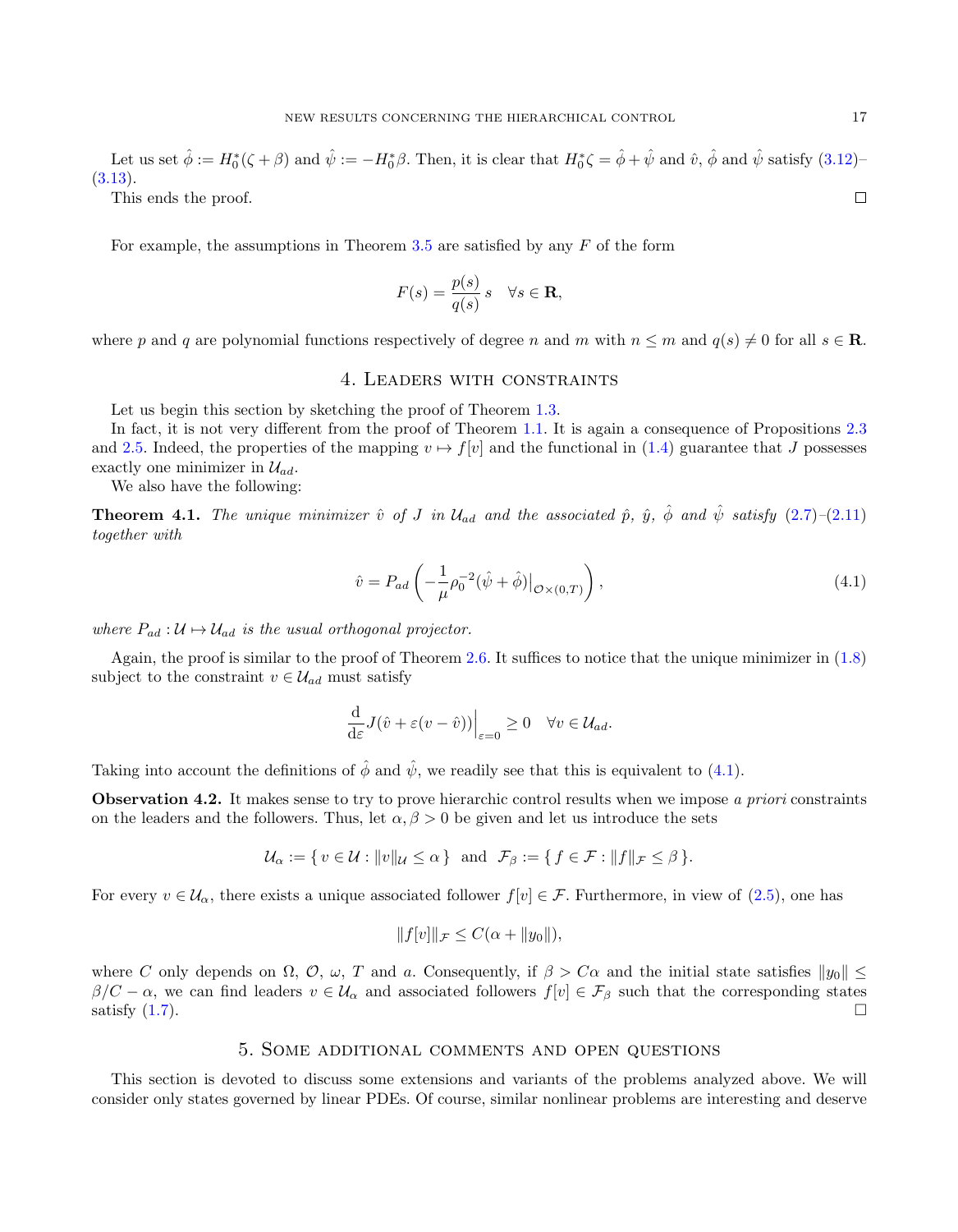attention but their study unfortunately requires some technicalities that are out the scope of this work. They will be treated in a forthcoming paper.

#### 5.1. Multi-objective hierarchical problems and Pareto equilibria leaders

Let  $\omega_1, \omega_2$  and  $\mathcal O$  be three non-empty mutually disjoint open subsets of  $\Omega$  and let us consider the controlled system

<span id="page-17-0"></span>
$$
\begin{cases}\n y_t - \Delta y + a(x, t)y = f1_{\mathcal{O}} + v_1 1_{\omega_1} + v_2 1_{\omega_2} & \text{in } Q, \\
 y = 0 & \text{on } \Sigma, \\
 y(\cdot, 0) = y_0 & \text{in } \Omega,\n\end{cases}
$$
\n(5.1)

where again  $a \in L^{\infty}(Q)$  and  $y_0 \in L^2(\Omega)$ . We will use the spaces  $\mathcal Y$  and  $\mathcal F$  defined in  $(1.5)$  and also the spaces

$$
\mathcal{U}_i := \{ v : \rho_0 v \in L^2(\omega_i \times (0,T)) \}, \quad i = 1, 2.
$$

Let the sets  $\omega_{d,i} \subset \Omega$  be non-empty and open and let the functions  $y_{d,i} \in L^2(\omega_{d,i} \times (0,T))$  be given. We will consider the secondary functional

$$
S(v_1, v_2; f) := \frac{1}{2} \iint_Q \rho^2 |y|^2 + \frac{1}{2} \iint_{\mathcal{O} \times (0,T)} \rho_0^2 |f|^2
$$
\n(5.2)

and the main functionals

<span id="page-17-1"></span>
$$
P_i(v_1, v_2; f) := \frac{\alpha_i}{2} \iint_{\omega_{d,i} \times (0,T)} |y - y_{d,i}|^2 + \frac{\mu_i}{2} \iint_{\omega_i \times (0,T)} \rho_0^2 |v_i|^2,
$$
\n(5.3)

where the  $\alpha_i, \mu_i > 0$  and  $\alpha_i + \mu_i = 1$  for  $i = 1, 2$ .

The Pareto hierarchical control process for  $(5.1)$ – $(5.3)$  is the following:

1. We associate to each leader couple  $(v_1, v_2) \in \mathcal{U}_1 \times \mathcal{U}_2$  the unique solution  $f[v_1, v_2]$  to the extremal problem

<span id="page-17-2"></span>
$$
\begin{cases} \text{Minimize } S(v_1, v_2; f) \\ \text{subject to } f \in \mathcal{F}. \end{cases} \tag{5.4}
$$

Observe that the corresponding state y must necessarily satisfy  $y(\cdot, T) = 0$ . In the sequel, we set  $G_i(v_1, v_2) := P_i(v_1, v_2; f[v_1, v_2])$  for all  $(v_1, v_2)$ .

2. Then, we look for a *Pareto equilibrium*  $(v_1, v_2)$  in  $\mathcal{U}_1 \times \mathcal{U}_2$  for the functionals  $G_1$  and  $G_2$ . By definition, this means that the following properties are satisfied:

$$
\begin{cases}\n(u_1, u_2) \in \mathcal{U}_1 \times \mathcal{U}_2, & G_1(u_1, u_2) < G_1(v_1, v_2) \Rightarrow G_2(u_1, u_2) > G_2(v_1, v_2), \\
(u_1, u_2) \in \mathcal{U}_1 \times \mathcal{U}_2, & G_2(u_1, u_2) < G_2(v_1, v_2) \Rightarrow G_1(u_1, u_2) > G_1(v_1, v_2);\n\end{cases}
$$

see [\[18\]](#page-24-16).

Arguing as in the proof of Proposition [2.3,](#page-6-0) it is not difficult to check that, for each  $(v_1, v_2) \in U_1 \times U_2$ , there exists exactly one solution  $f[v_1, v_2]$  to  $(5.4)$  furthermore satisfying

$$
f[v_1, v_2] = -\rho_0^{-2} p|_{\mathcal{O}}, \quad y = \rho^{-2} L_a^*(p), \tag{5.5}
$$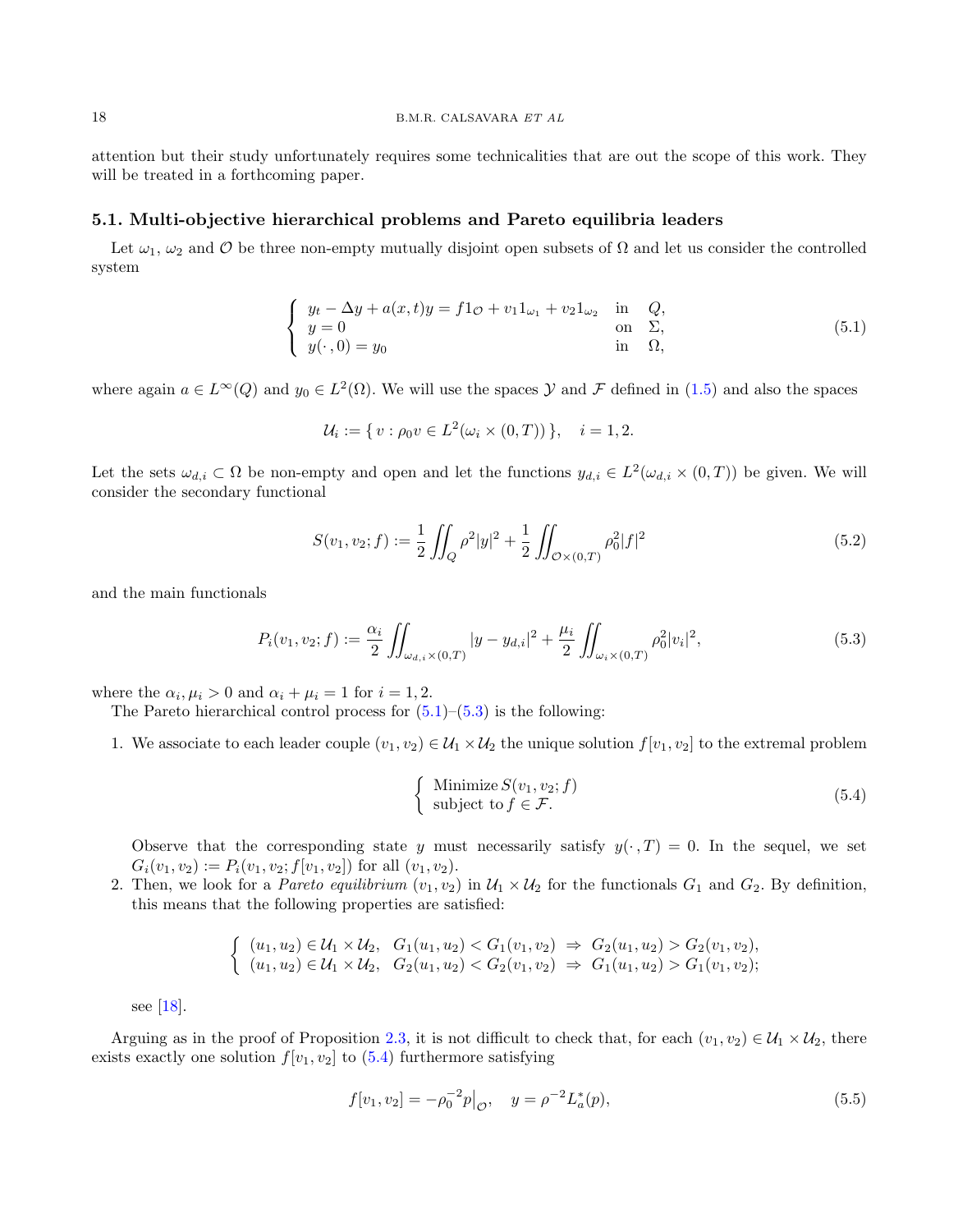where  $p$  is the unique solution to the linear problem

$$
\begin{cases}\n m(a; p, q) = \iint_Q (v_1 1_{\omega_1} + v_2 1_{\omega_2}) q + \int_\Omega y_0(x) q(x, 0) dx \\
 \forall q \in \mathcal{P}, \quad p \in \mathcal{P}.\n\end{cases}
$$

The functionals  $G_i: \mathcal{U}_1 \times \mathcal{U}_2 \mapsto \mathbf{R}$  are well defined, strictly convex and  $C^1$ . Consequently, it can be deduced from Lagrange's Multipliers Theorem that, if  $(v_1, v_2)$  is an associated Pareto equilibrium, there exist  $\lambda \in [0, 1]$ such that

<span id="page-18-0"></span>
$$
\lambda G_1'(v_1, v_2) + (1 - \lambda)G_2'(v_1, v_2) = 0.
$$
\n(5.6)

Also, if [\(5.6\)](#page-18-0) is satisfied for some  $\lambda \in [0, 1]$ , then  $(v_1, v_2)$  is necessarily the unique minimizer of  $\lambda G_1 + (1 - \lambda)G_2$ and, consequently,  $(v_1, v_2)$  is a Pareto equilibrium for  $G_1$  and  $G_2$ .

Since for any  $\lambda \in (0,1)$  the functional  $\lambda G_1 + (1 - \lambda)G_2$  is coercive, one has the following:

**Theorem 5.1.** There exists a family  $\{(v_{1,\lambda}, v_{2,\lambda})\}_{\lambda \in (0,1)}$  of Pareto equilibria for  $G_1$  and  $G_2$ . For each  $\lambda$ ,  $(v_{1,\lambda}, v_{2,\lambda})$  is the unique minimizer of  $\lambda G_1 + (1-\lambda)G_2$  in  $\mathcal{U}_1 \times \mathcal{U}_2$  and, accordingly, the unique solution to [\(5.6\)](#page-18-0).

Arguing as in the proof of Theorem [2.6,](#page-7-0) it is possible to deduce that, for each  $\lambda$ , the couple  $(v_{1,\lambda}, v_{2,\lambda})$  must solve, together with the associated state  $y^{\lambda}$  and some  $p^{\lambda}$ ,  $\phi^{\lambda}$  and  $\psi^{\lambda}$ , the following optimality system:

$$
\begin{cases}\ny_t^{\lambda} - \Delta y^{\lambda} + a(x, t)y^{\lambda} = f[v_{1, \lambda}, v_{2, \lambda}]1_{\mathcal{O}} + v_{1, \lambda}1_{\omega_1} + v_{2, \lambda}1_{\omega_2} & \text{in } Q, \\
y^{\lambda} = 0 & \text{on } \Sigma, \\
y^{\lambda}(\cdot, 0) = y_0 & \text{in } \Omega,\n\end{cases}
$$
\n(5.7)

<span id="page-18-2"></span>
$$
f[v_{1,\lambda}, v_{2,\lambda}] = -\rho_0^{-2} p^{\lambda} 1_{\mathcal{O}}, \quad y^{\lambda} = \rho^2 L_a^* p^{\lambda}, \tag{5.8}
$$

<span id="page-18-1"></span>
$$
\begin{cases}\n m(a; p^{\lambda}, q) = \iint_{Q} (v_{1,\lambda} 1_{\omega_1} + v_{2,\lambda} 1_{\omega_2}) q + \int_{\Omega} y_0(x) q(x, 0) dx \\
 \forall q \in \mathcal{P}, \quad p^{\lambda} \in \mathcal{P},\n\end{cases}
$$
\n(5.9)

<span id="page-18-5"></span>
$$
v_{1,\lambda} = -\frac{1}{\lambda \mu_1} \rho_0^{-2} \left( (\psi^\lambda + \phi^\lambda) 1_{\omega_1} \right), \quad v_{2,\lambda} = -\frac{1}{(1-\lambda)\mu_2} \rho_0^{-2} \left( (\psi^\lambda + \phi^\lambda) 1_{\omega_2} \right), \tag{5.10}
$$

<span id="page-18-3"></span>
$$
\begin{cases}\n-\phi_t^{\lambda} - \Delta \phi^{\lambda} + a(x, t)\phi^{\lambda} = \lambda \alpha_1 (y^{\lambda} - y_{d,1}) 1_{\omega_{d,1}} + (1 - \lambda) \alpha_2 (y^{\lambda} - y_{d,2}) 1_{\omega_{d,2}} & \text{in} \quad Q, \\
\phi^{\lambda} = 0 & \text{on} \quad \Sigma, \\
\phi^{\lambda}(\cdot, T) = 0 & \text{in} \quad \Omega,\n\end{cases}
$$
\n(5.11)

<span id="page-18-4"></span>
$$
\begin{cases}\n m(a;q,\psi^{\lambda}) = \iint_{\mathcal{O} \times (0,T)} \phi^{\lambda} q \\
 \forall q \in \mathcal{P}, \quad \psi^{\lambda} \in \mathcal{P}.\n\end{cases} (5.12)
$$

The computation of the Pareto equilibria  $(v_{1,\lambda}, v_{2,\lambda})$  can be carried out by solving the optimality system. To this purpose, for any fixed  $\lambda \in (0, 1)$ , a natural fixed-point algorithm is the following: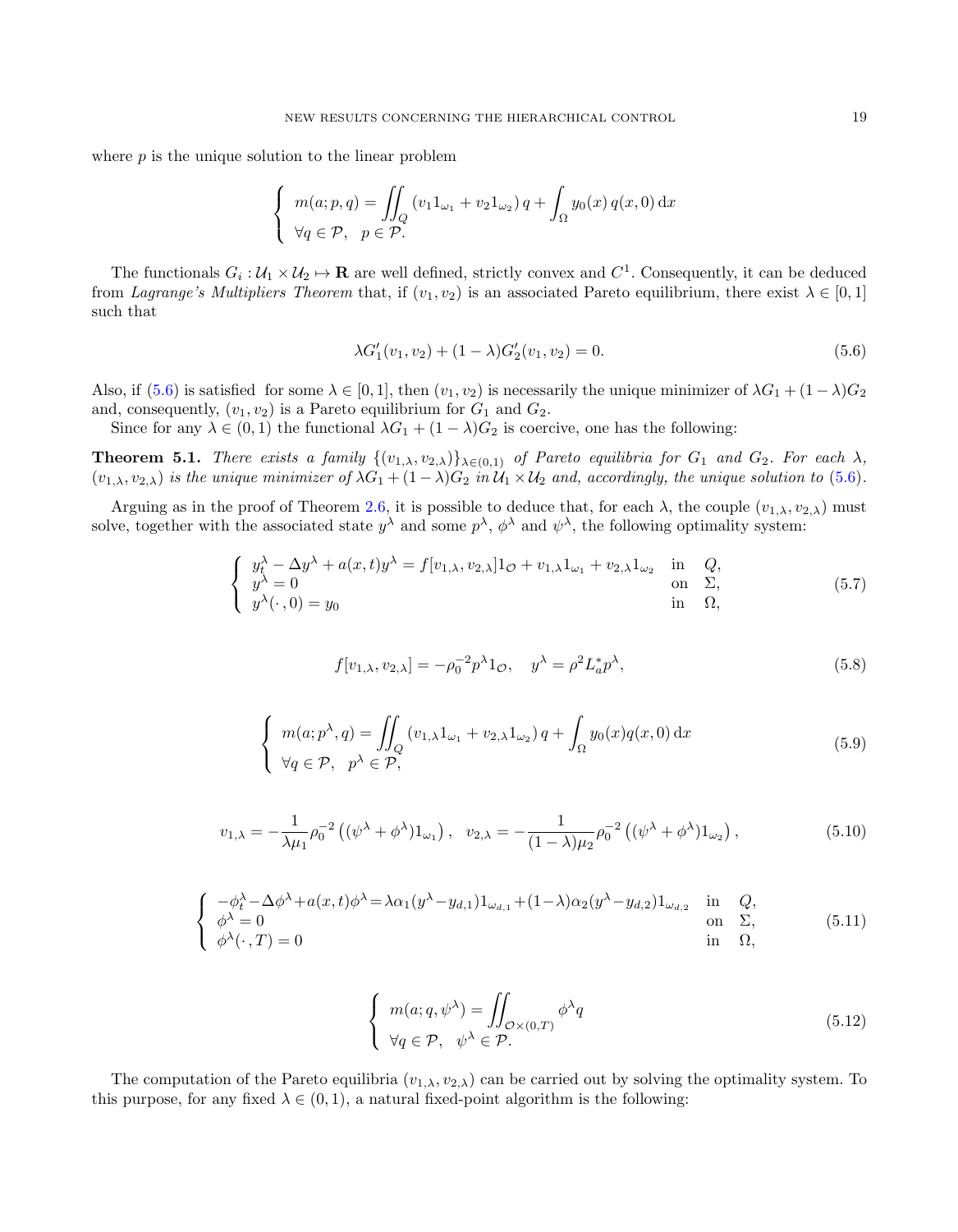- a) Fix  $(v_1^0, v_2^0) \in \mathcal{U}_1 \times \mathcal{U}_2$ .
- b) Then, for any given  $n \ge 0$  and  $(v_1^n, v_2^n)$ , compute  $p^n$ ,  $f^n$  and  $y^n$  from [\(5.9\)](#page-18-1) and [\(5.8\)](#page-18-2), compute  $\phi^n$  and  $\psi^n$ from  $(5.11)$  and  $(5.12)$  and finally compute  $(v_1^{n+1}, v_2^{n+1})$  from  $(5.10)$ .

It is not difficult to check that, at least when  $\alpha_1/\mu_1$  and  $\alpha_2/\mu_2$  are small enough, these iterates converge strongly in  $U_1 \times U_2$  to a Pareto equilibrium.

### <span id="page-19-2"></span>5.2. Boundary followers

In this section, we will deal with a hierarchical control problem where the follower acts on a part of the boundary.

Thus, let  $\omega \subset \Omega$  be a non-empty open set, let  $\gamma$  be a relatively open subset of the boundary  $\partial\Omega$  and let us consider the state system

<span id="page-19-0"></span>
$$
\begin{cases}\n y_t - \Delta y + a(x, t)y = v1_\omega & \text{in} \quad Q, \\
 y = f1_\gamma & \text{on} \quad \Sigma, \\
 y(\cdot, 0) = y_0 & \text{in} \quad \Omega,\n\end{cases}
$$
\n(5.13)

where (again)  $a \in L^{\infty}(Q)$  and  $y_0 \in L^2(\Omega)$ .

Let the function  $\tilde{\eta}_0$  be such that

$$
\begin{cases} \tilde{\eta}_0 \in C^2(\overline{\Omega}), \quad \tilde{\eta}_0 \ge 0 \quad \text{and} \quad \nabla \tilde{\eta}_0 \ne 0 \quad \text{in } \Omega, \\ \frac{\partial \tilde{\eta}_0}{\partial \nu} \le 0 \quad \text{on} \quad \partial \Omega \setminus \gamma, \end{cases}
$$

let  $\tilde{\sigma}$  and  $\tilde{\xi}$  be the analog of the functions  $\sigma$  and  $\xi$  in [\(1.11\)](#page-4-4) with  $\eta$  replaced by  $\tilde{\eta}_0$  and let us introduce the weights  $\rho = e^{s\tilde{\sigma}}, \rho_0 = (s\tilde{\xi})^{-3/2}\lambda^{-2}\rho, \rho_1 = (s\tilde{\xi})^{-1/2}\lambda^{-1}\rho, \rho_2 = (s\tilde{\xi})^{-1/2}\rho \text{ and } \rho_3 = (s\tilde{\xi})^{1/2}\rho.$ 

With this in mind, let us consider the secondary and main functionals

$$
S^*(v; f) := \frac{1}{2} \iint_Q \varrho^2 |y|^2 + \frac{1}{2} \iint_{\gamma \times (0,T)} \varrho_2^2 |f|^2 d\Gamma dt,
$$
  

$$
P^*(v; f) := \frac{\alpha}{2} \iint_{\omega_d \times (0,T)} |y - y_d|^2 + \frac{\mu}{2} \iint_{\omega \times (0,T)} \varrho_0^2 |v|^2
$$

and the spaces

$$
\mathcal{U}^* := \{ v : \varrho_0 v \in L^2(\omega \times (0,T)) \},
$$
  

$$
\mathcal{Y}^* := \{ y : \varrho y \in L^2(Q) \} \text{ and } \mathcal{F}^* := \{ f : \varrho_2 f \in L^2(\gamma \times (0,T)) \}.
$$

As before, to each leader  $v \in \mathcal{U}^*$  we associate the unique solution  $f[v]$  to the extremal problem

<span id="page-19-3"></span>
$$
\begin{cases}\n\text{Minimize } S^*(v; f),\\ \n\text{subject to } f \in \mathcal{F}^*.\n\end{cases} \tag{5.14}
$$

Then, we consider the functional  $v \mapsto P^*(v; f[v])$  and we try to find  $\hat{v}$  satisfying

<span id="page-19-1"></span>
$$
P^*(\hat{v}, f[\hat{v}]) \le P^*(v, f[v]) \quad \forall v \in \mathcal{U}^*, \quad \hat{v} \in \mathcal{U}^*.
$$
\n
$$
(5.15)
$$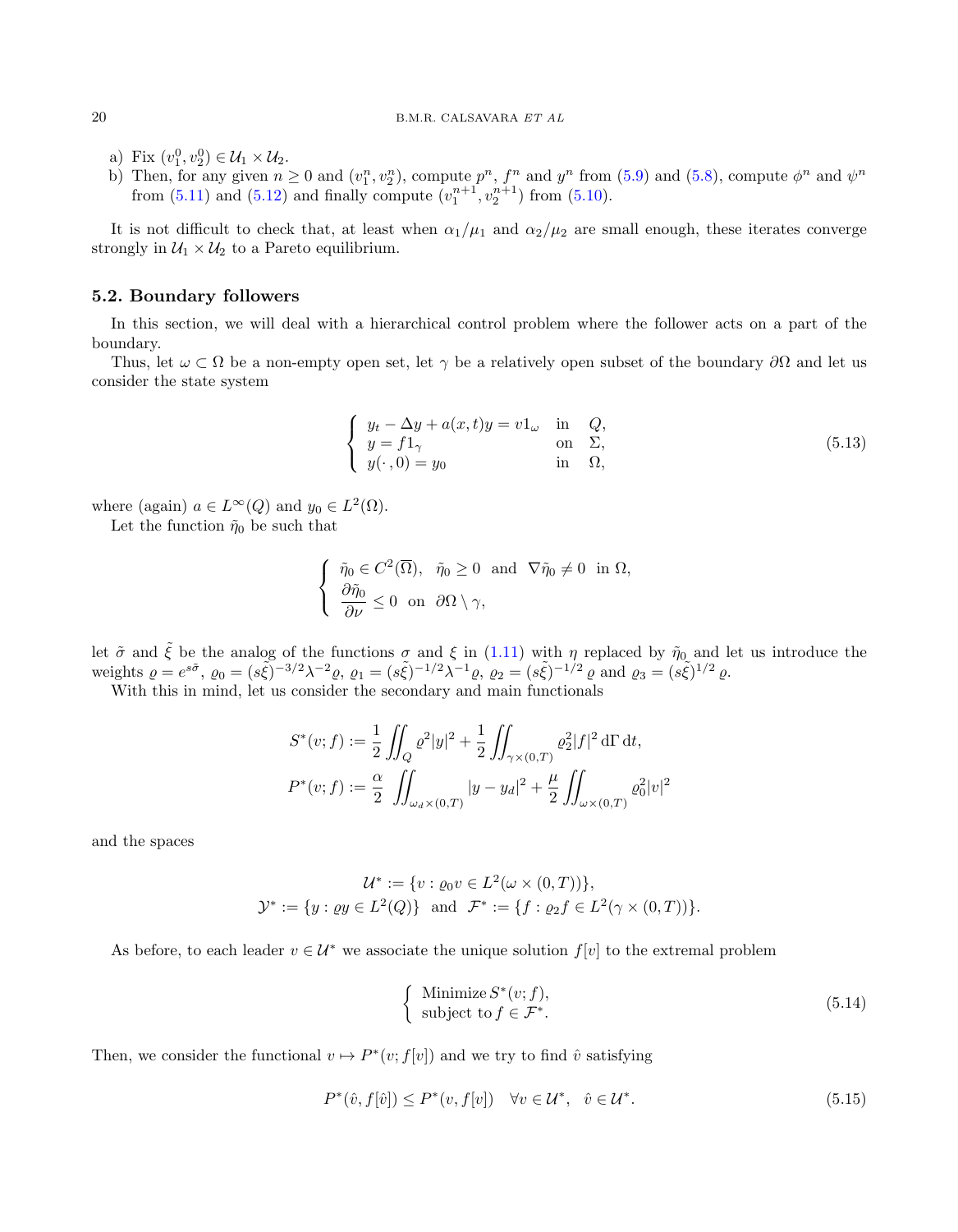In this case, we must define in the space  $P_0$  the bilinear form

$$
b(a; p, \tilde{p}) = \iint_{Q} \varrho^{-2} L_{a}^{*} p L_{a}^{*} q + \iint_{\gamma \times (0,T)} \varrho_{2}^{-2} \frac{\partial p}{\partial \nu} \frac{\partial q}{\partial \nu} d\Gamma dt.
$$
 (5.16)

In view of the unique continuation property,  $b(a; \cdot, \cdot)$  is a norm in  $\mathcal{P}_0$ . Let us denote by  $\mathcal{B}$  the corresponding Hilbert completion. Then, we can use a new Carleman inequality involving the values on the boundary of the normal derivatives. It is given in the following result:

**Theorem 5.2.** There exist positive constants  $\lambda_1$ ,  $s_1$  and  $C_1$ , only depending on  $\Omega$ ,  $\gamma$  and  $T$ , such that, if we take  $\lambda = \lambda_1$  and  $s = s_1$ , any  $p \in \mathcal{B}$  satisfies

$$
\iint_Q \left[ \varrho_3^{-2} (|p_t|^2 + |\Delta p|^2) + \varrho_1^{-2} |\nabla p|^2 + \varrho_0^{-2} |p|^2 \right] \le C_1 \, b(0; p, p).
$$

Furthermore,  $\lambda_1$  and  $s_1$  can be found arbitrarily large.

In the remainder of this section, we take  $\lambda = \lambda_1$  and  $s = s_1$ . Then, as in Section [2,](#page-5-0) we can find positive constants  $K_0$  and  $K_1$ , only depending on  $\Omega$ ,  $\gamma$ ,  $T$  and  $||a||_{L^{\infty}(Q)}$ , such that

$$
K_0 b(0; p, p) \le b(a; p, p) \le K_1 b(0; p, p) \quad \forall p \in \mathcal{B}.
$$

As before, for each  $v \in \mathcal{U}^*$ , there exists exactly one solution  $f[v]$  to [\(5.13\)](#page-19-0). Furthermore, the follower  $f[v]$ and the associated state  $y$  satisfy

$$
f[v] = \left. \varrho_2^{-2} \frac{\partial p}{\partial \nu} \right|_{\gamma \times (0,T)}, \quad y = \varrho^{-2} L_a^* p,\tag{5.17}
$$

where  $p$  is the unique solution to the problem

$$
\begin{cases}\nb(a; p, q) = \iint_{\omega \times (0, T)} vq + \int_{\Omega} y_0(x)q(x, 0) dx \\
\forall q \in \mathcal{B}, \quad p \in \mathcal{B}.\n\end{cases}
$$
\n(5.18)

As in Section [2,](#page-5-0) it can be deduced that there exists a unique leader  $\hat{v}$  satisfying [\(5.15\)](#page-19-1). We also have that  $\hat{v}$ satisfies, together with the associated state  $\hat{y}$  and some  $\hat{p}$ ,  $\hat{\phi}$  and  $\hat{\psi}$ , the following:

$$
\begin{cases}\n\hat{y}_t - \Delta \hat{y} + a(x, t)\hat{y} = \hat{v}1_\omega & \text{in} \quad \Omega \\
\hat{y} = f[\hat{v}]1_\gamma & \text{on} \quad \Sigma, \\
\hat{y}(\cdot, 0) = y_0 & \text{in} \quad \Omega,\n\end{cases}
$$
\n(5.19)

$$
f[\hat{v}] = \varrho_2^{-2} \frac{\partial \hat{p}}{\partial \nu} \Big|_{\gamma}, \quad \hat{y} = \varrho^{-2} L_a^* \hat{p}, \tag{5.20}
$$

$$
\begin{cases}\nb(a; \hat{p}, q) = \iint_{\omega \times (0,T)} \hat{v}q + \iint_{\Omega} y_0(x)q(x, 0) dx \\
\forall q \in \mathcal{B}, \quad \hat{p} \in \mathcal{B},\n\end{cases}
$$
\n(5.21)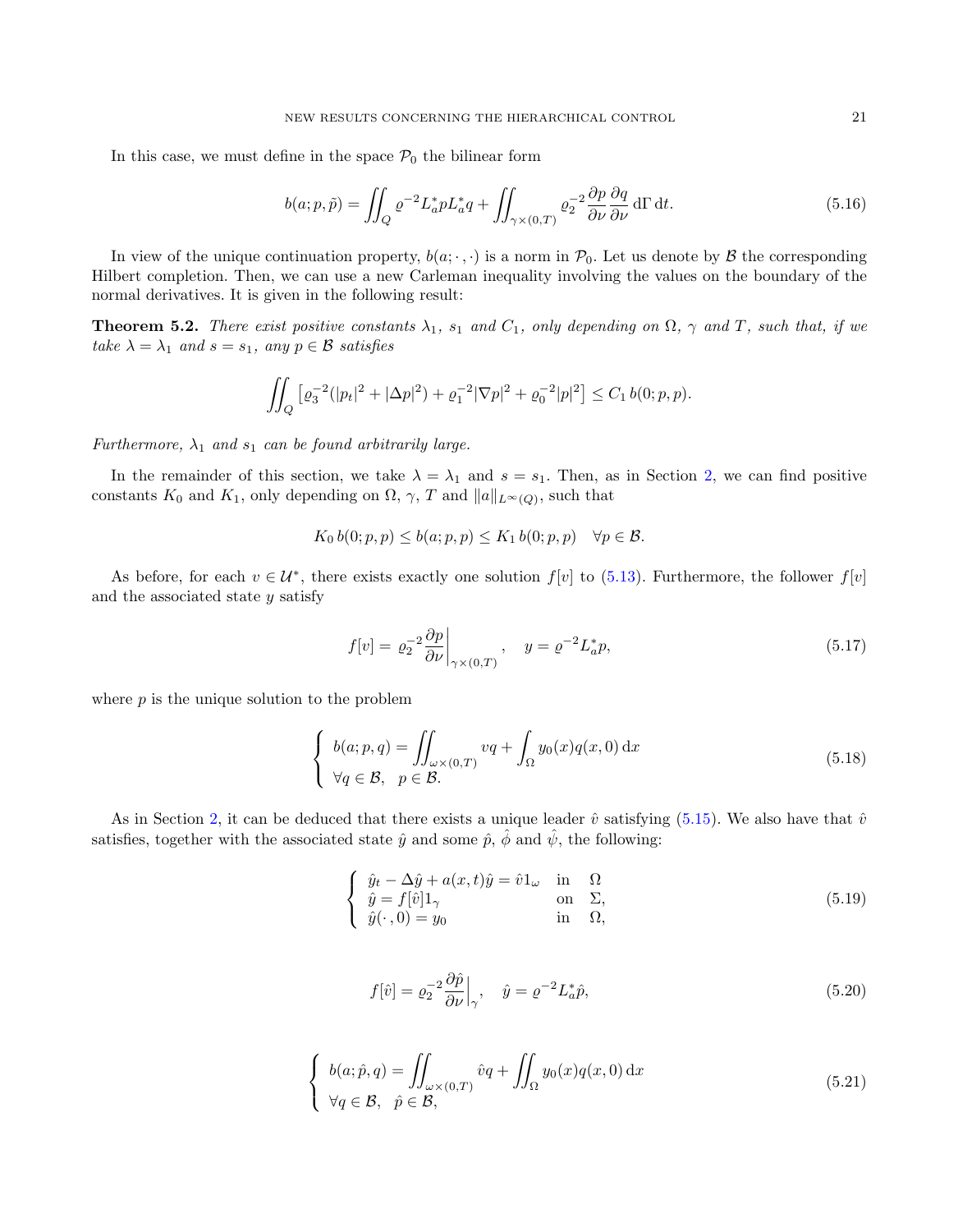$$
\begin{cases}\n-\hat{\phi}_t - \Delta \hat{\phi} + a(x, t)\hat{\phi} = \alpha(\hat{y} - y_d)1_{\omega_d} & \text{in} \quad \Omega, \\
\hat{\phi} = 0 & \text{on} \quad \Sigma, \\
\hat{\phi}(\cdot, T) = 0 & \text{in} \quad \Omega,\n\end{cases}
$$
\n(5.22)

$$
\hat{v} = -\frac{1}{\mu} \varrho_0^{-2} (\hat{\phi} + \hat{\psi}) \big|_{\omega \times (0,T)},
$$
\n(5.23)

$$
\begin{cases}\nb(a;q,\hat{\psi}) = \iint_{\gamma \times (0,T)} \varrho_2^{-2} \frac{\partial \hat{\phi}}{\partial \nu} \frac{\partial q}{\partial \nu} d\Gamma dt, \\
\forall q \in \mathcal{B}, \quad \hat{\psi} \in \mathcal{B}.\n\end{cases} (5.24)
$$

## 5.3. Boundary leaders and followers

Let  $\gamma$  and  $\sigma$  disjoint open subsets of the boundary  $\partial\Omega$  and, again, let  $\omega_d \subset \Omega$  be a non-empty open set where an objective function  $y_d$  is defined. Let us consider the state system

$$
\begin{cases}\n y_t - \Delta y + a(x, t)y = 0 & \text{in } \Omega, \\
 y = f1_\gamma + v1_\sigma & \text{in } \Sigma, \\
 y(\cdot, 0) = y_0 & \text{in } \Omega,\n\end{cases}
$$
\n(5.25)

where we find a boundary leader v and a boundary follower f, respectively acting on  $\gamma \times (0,T)$  and  $\sigma \times (0,T)$ .

For the analysis of this problem, we need the weight functions defined in Section [5.2](#page-19-2) together with the following x-independent weight function:

$$
\zeta(t) := \max_{x \in \bar{\Omega}} \varrho_2(t, x).
$$

This way, we can use the secondary functional  $S^*$ , the main functional

$$
\tilde{P}(v; f) := \frac{\alpha}{2} \iint_{\omega_d \times (0,T)} |y - y_d|^2 + \frac{\mu}{2} \iint_{\sigma \times (0,T)} \zeta^2 |v|^2 d\Gamma dt,
$$

the space

$$
\tilde{\mathcal{U}}:=\{v:\zeta v\in L^2(\sigma\times(0,T))\}
$$

and the spaces  $\mathcal{F}^*$  and  $\mathcal{Y}^*$  and we can prove results similar to those above.

More precisely, to each leader  $v \in \tilde{U}$ , we can associate the follower  $f[v] \in \mathcal{F}^*$ , the unique solution to the secondary extremal problem [\(5.14\)](#page-19-3). One has

$$
f[v] = \varrho_2^{-2} \frac{\partial p}{\partial \nu} \Big|_{\gamma}, \quad y = \varrho^{-2} L_a^* p,
$$

where  $p$  is the solution to the problem

$$
\begin{cases} b(a; p, q) = \iint_{\sigma \times (0,T)} v \frac{\partial q}{\partial \nu} d\Gamma dt + \iint_Q y_0(x) q(x, 0) dx, \\ \forall p \in \mathcal{B}, \quad p \in \mathcal{B}. \end{cases}
$$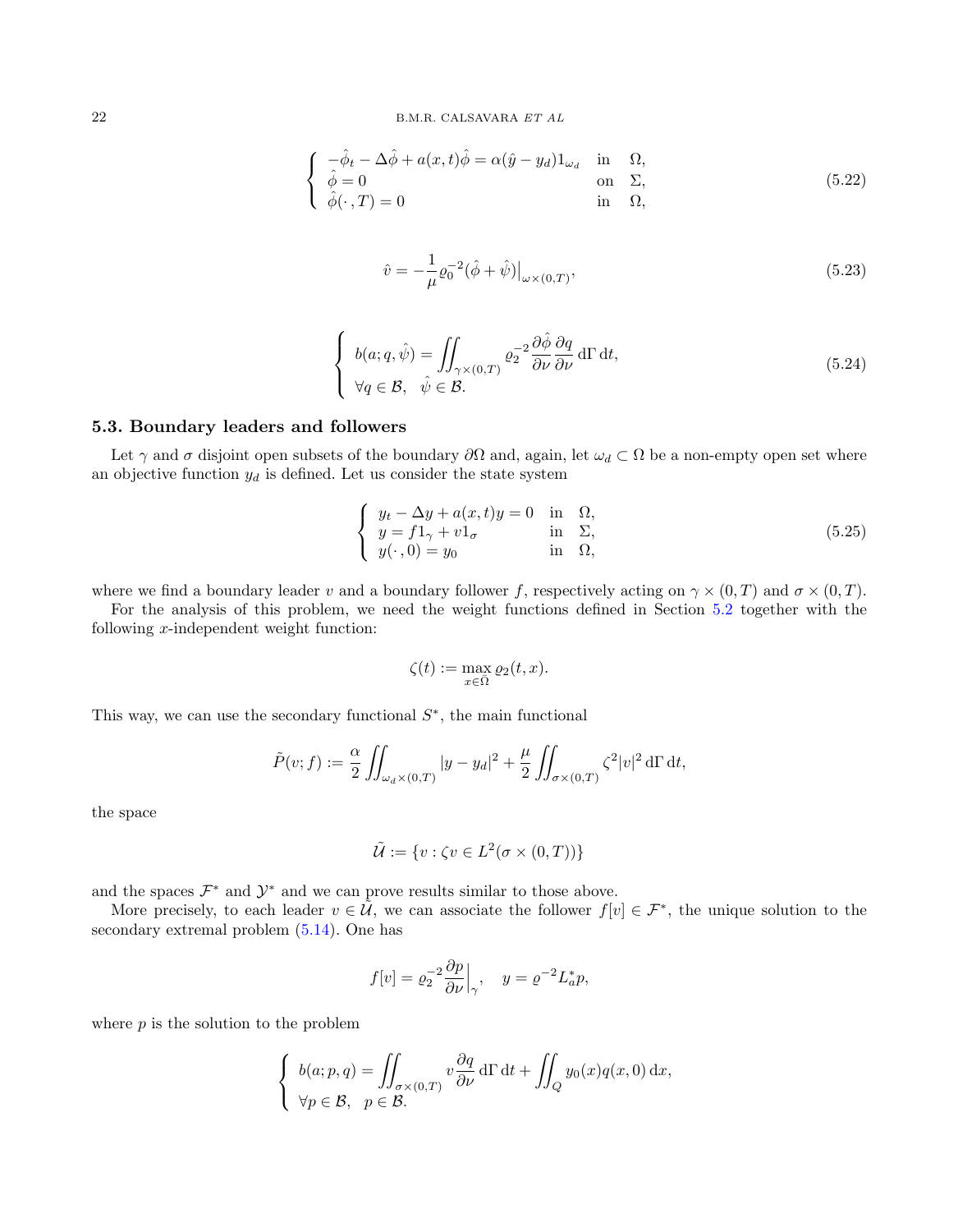On the oher hand, the functional  $v \mapsto \tilde{P}(v; f[v])$  possesses exactly one minimizer  $\hat{v}$  in  $\tilde{U}$ . It satisfies, together with the associated state  $\hat{y}$  and some  $\hat{p}$ ,  $\hat{\phi}$  and  $\hat{\psi}$ , the following optimality system:

$$
\begin{cases} \n\hat{y}_t - \Delta \hat{y} + a(x, t)\hat{y} = \hat{v}1_\omega & \text{in} \quad \Omega\\ \n\hat{y} = f[\hat{v}]1_\gamma + \hat{v}1_\sigma & \text{on} \quad \Sigma, \\ \n\hat{y}(\cdot, 0) = y_0 & \text{in} \quad \Omega, \n\end{cases}
$$

$$
f[\hat{v}] = \varrho_2^{-2} \frac{\partial \hat{p}}{\partial \nu} \Big|_{\gamma \times (0,T)}, \quad \hat{y} = \varrho^{-2} L_a^* \hat{p},
$$

$$
\begin{cases} b(a; \hat{p}, q) = \iint_{\sigma \times (0,T)} \hat{v} \frac{\partial q}{\partial \nu} d\Gamma dt + \iint_{\Omega} y_0(x) q(x, 0) dx \\ \forall q \in \mathcal{B}, \quad \hat{p} \in \mathcal{B}, \end{cases}
$$

$$
\begin{cases}\n-\hat{\phi}_t - \Delta \hat{\phi} + a(x, t)\hat{\phi} = \alpha(\hat{y} - y_d)1_{\omega_d} & \text{in} \quad \Omega, \\
\hat{\phi} = 0 & \text{on} \quad \Sigma, \\
\hat{\phi}(\cdot, T) = 0 & \text{in} \quad \Omega,\n\end{cases}
$$

$$
\hat{v} = -\frac{1}{\mu}\beta^{-2}\left(\frac{\partial\hat{\phi}}{\partial\nu} + \frac{\partial\hat{\psi}}{\partial\nu}\right)\bigg|_{\sigma \times (0,T)},
$$

$$
\begin{cases}\nb(a;q,\hat{\psi}) = \iint_{\gamma \times (0,T)} \varrho_2^{-2} \frac{\partial \hat{\phi}}{\partial \nu} \frac{\partial q}{\partial \nu} d\Gamma dt, \\
\forall q \in \mathcal{B}, \quad \hat{\psi} \in \mathcal{B}.\n\end{cases} (5.26)
$$

# <span id="page-22-0"></span>5.4. Other parabolic PDEs and systems

The results in Sections [2](#page-5-0) and [3](#page-9-1) can be extended to cover other more general situations. Thus, let us first consider systems of the form

<span id="page-22-1"></span>
$$
\begin{cases}\nM_a y = f 1_{\mathcal{O}} + v 1_{\omega} & \text{in} \quad Q, \\
y = 0 & \text{on} \quad \Sigma, \\
y(\cdot, 0) = y_0 & \text{in} \quad \Omega\n\end{cases}
$$
\n(5.27)

and

<span id="page-22-2"></span>
$$
\begin{cases}\nM_a y + F(y) = f1_{\mathcal{O}} + v1_{\omega} & \text{in} \quad Q, \\
y = 0 & \text{on} \quad \Sigma, \\
y(\cdot, 0) = y_0 & \text{in} \quad \Omega,\n\end{cases}
$$
\n(5.28)

where

$$
M_ay := y_t - \sum_{i,j=1}^N \partial_j(a_{i,j}(x,t)\partial_i y) + \sum_{i=1}^N b_i(x,t)\partial_i y + a(x,t)y
$$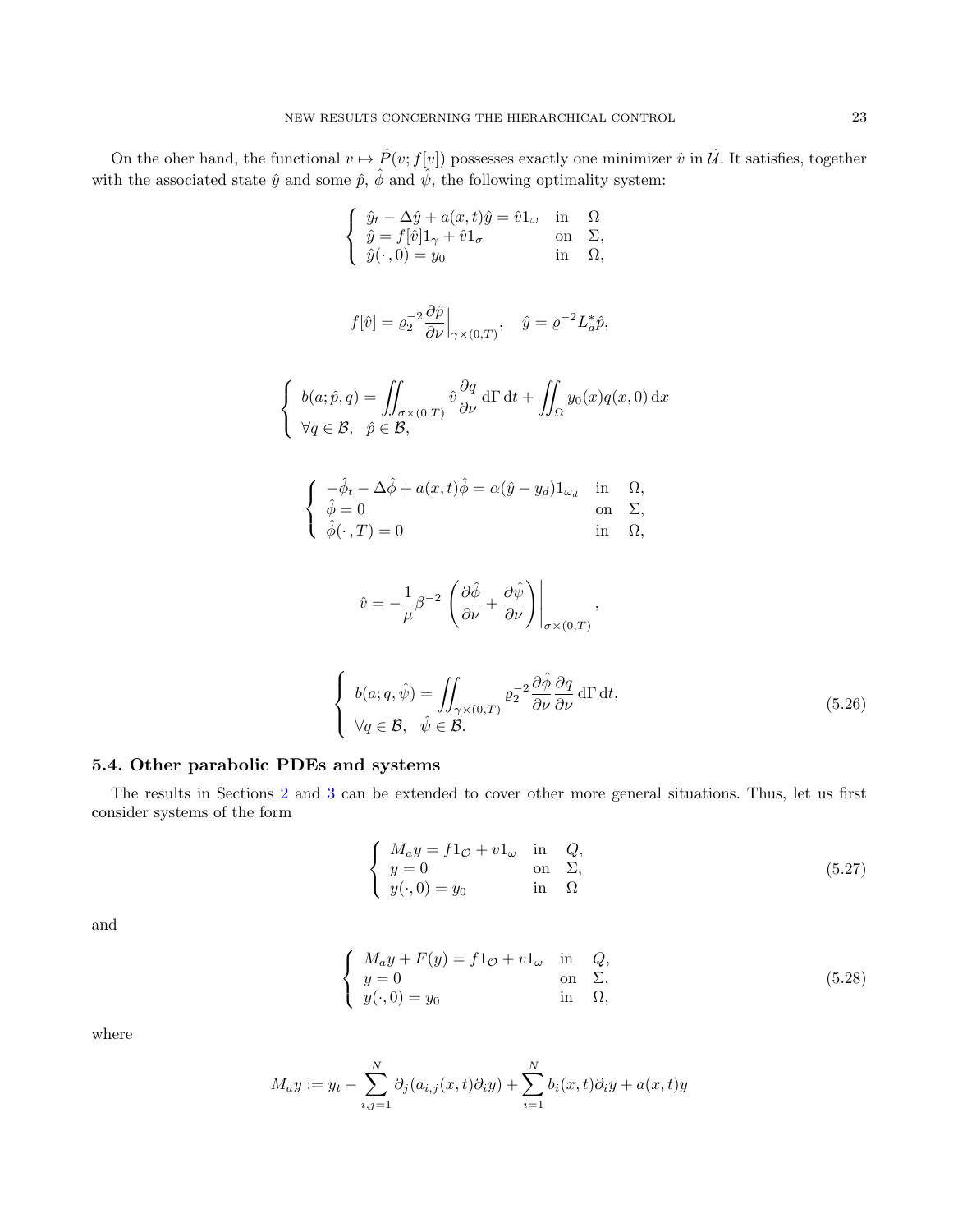the  $a_{i,j} \in W^{1,\infty}(Q)$  are uniformly elliptic, the  $b_i \in L^{\infty}(Q)$ ,  $a \in L^{\infty}(Q)$  and  $F \in W^{1,\infty}(\mathbf{R})$ . It is known that Theorem [2.1](#page-6-3) holds for the modified bilinear form  $\tilde{m}(a; \cdot, \cdot)$ , given by

$$
\tilde{m}(a; p, q) := \iint_Q \left( \rho^{-2} M_a^* p \, M_a^* q + 1_{\mathcal{O}} \rho_0^{-2} p \, q \right),
$$

where we have used the notation

$$
M_a^* p = -p_t - \sum_{i,j=1}^N \partial_i (a_{i,j}(x,t)\partial_j p) - \sum_{i=1}^N \partial_i (b_i(x,t)p) + a(x,t)p,
$$

see [\[11\]](#page-24-12). Also, it can be proved that Theorem [1.1](#page-4-2) and Theorem [1.2](#page-5-1) hold when the state system is respectively given by  $(5.27)$  and  $(5.28)$ .

Now, let us consider the Stokes system

<span id="page-23-2"></span>
$$
\begin{cases}\n y_t - \Delta y + \nabla p = f 1_{\mathcal{O}} + v 1_{\omega}, & \nabla \cdot y = 0 \text{ in } Q, \\
 y = 0 & \text{on } \Sigma, \\
 y(\cdot, 0) = y_0 & \text{in } \Omega\n\end{cases}
$$
\n(5.29)

and the corresponding adjoint

<span id="page-23-1"></span>
$$
\begin{cases}\n-\varphi_t - \Delta \varphi + \nabla \pi = g, & \nabla \cdot \varphi = 0 \text{ in } Q, \\
\varphi = 0 & \text{on } \Sigma, \\
\varphi(\cdot, T) = \varphi_0 & \text{in } \Omega,\n\end{cases}
$$
\n(5.30)

where  $g \in L^2(Q)^N$  and  $\varphi_0 \in L^2(\Omega)^N$ ,  $\nabla \cdot \varphi_0 = 0$  in  $\Omega$  and the normal trace  $\varphi \cdot n$  vanishes on  $\partial \Omega$ .

Then, a Carleman inequality of the kind  $(2.1)$  can be established for the solutions to the adjoint systems  $(5.30)$ . More precisely, with appropriate new definitions of the weights  $\rho_0, \rho_1, \ldots$ , one has

$$
\iint_Q \left[ \rho_2^{-2} (|\varphi_t|^2 + |\Delta \varphi|^2) + \rho_1^{-2} |\nabla \varphi|^2 + \rho_0^{-2} |\varphi|^2 \right] \le C \, \hat{m}(0; (\varphi, \pi), (\varphi, \pi))
$$

for all  $(\varphi, \pi)$ , where we have set

$$
\hat{m}(0; (\varphi, \pi), (\varphi', \pi')) := \iint_Q (\rho^{-2}(L_0^* \varphi + \nabla \pi)(L_0^* \varphi' + \nabla \pi') + 1_{\mathcal{O}} \rho_0^{-2} \varphi \varphi')
$$

and C only depends on  $\Omega$ ,  $\mathcal O$  and T; see [\[14\]](#page-24-17).

As a consequence, proceeding as in Section [2,](#page-5-0) we get the following analog of Theorem [1.1:](#page-4-2)

<span id="page-23-0"></span>**Theorem 5.3.** Let us assume that  $y_0 \in L^2(\Omega)^N$ ,  $\nabla \cdot y_0 = 0$  in  $\Omega$  and  $y \cdot n = 0$  on  $\partial \Omega$ . Let us consider the problems [\(1.6\)](#page-2-1) and [\(1.8\)](#page-2-2), where for each  $f \in \mathcal{F}^N$  and each  $v \in \mathcal{U}^N$ , y is, together with some p, the solution to the corresponding system [\(5.29\)](#page-23-2).

- 1. For every  $v \in \mathcal{U}^N$ , there exists exactly one solution  $f[v]$  to [\(1.6\)](#page-2-1).
- 2. Let us set  $J(v) := P(v; f[v])$ . There exists exactly one minimizer  $\hat{v}$  of J in  $\mathcal{U}^N$  and, consequently, one associated follower  $f[\hat{v}]$  such that [\(1.7\)](#page-2-3) holds.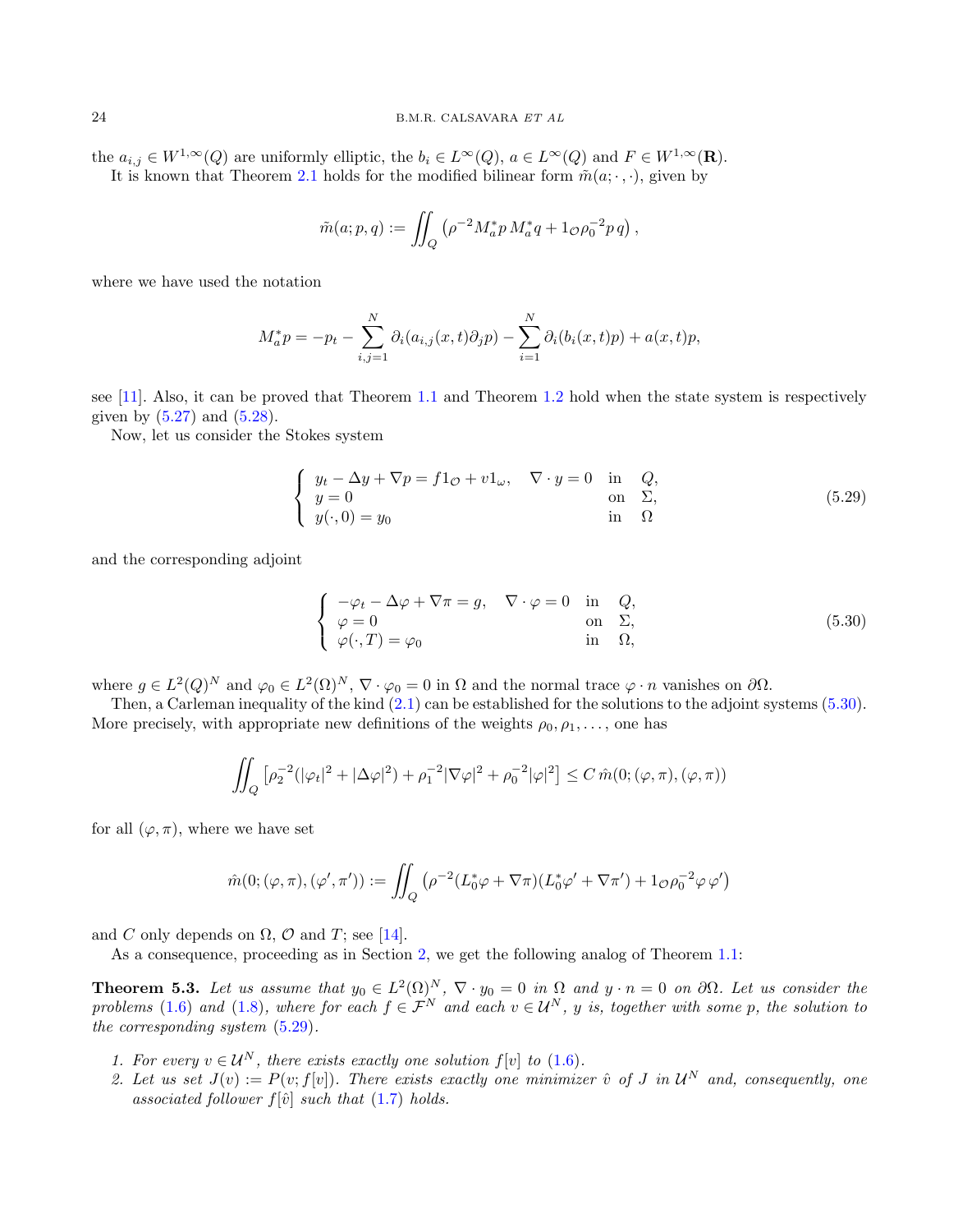Finally, let us consider the  $n \times n$  parabolic system

<span id="page-24-18"></span>
$$
\begin{cases}\n y_t - D\Delta y + Ay = Bf1_{\mathcal{O}} + Rv1_{\omega} & \text{in} \quad Q, \\
 y = 0 & \text{on} \quad \Sigma, \\
 y(\cdot, 0) = y_0 & \text{in} \quad \Omega,\n\end{cases}
$$
\n(5.31)

where  $D \in \mathcal{L}(\mathbf{R}^n;\mathbf{R}^n)$  is diagonalizable and definite positive,  $A \in \mathcal{L}(\mathbf{R}^n;\mathbf{R}^n)$ ,  $B \in L(\mathbf{R}^m;\mathbf{R}^n)$  and  $R \in$  $L(\mathbf{R}^k;\mathbf{R}^n)$ . Here, the integers  $m, k \leq n$  and the controls are  $f = (f_1, \ldots, f_m)$  and  $v = (v_1, \ldots, v_k)$ .

For any fixed  $v \in \mathcal{U}^k$ , [\(5.31\)](#page-24-18) is null-controllable with controls in  $\mathcal{F}^m$  if and only if

Rank 
$$
[B|(-\lambda_p D + A)B| \cdots |(-\lambda_p D + A)^{n-1}B] = n \quad \forall p \ge 1,
$$
\n
$$
(5.32)
$$

where the  $\lambda_p$  are the eigenvalues of the Dirichlet Laplacian  $-\Delta$ ; see [\[2\]](#page-24-19) for the proof.

Furthermore, by combining the results in [\[2,](#page-24-19) [17\]](#page-24-20), it is possible to deduce a Carleman-like inequality for the solutions to the adjoint of [\(5.31\)](#page-24-18). Then, the arguments in Section [2](#page-5-0) can be adapted to give a hierarchic control result similar to Theorem [1.1.](#page-4-2) The details will be given in a forthcoming paper.

Acknowledgements. The last version of this paper was written as the third author was at a sabbatical leave as Visiting Professor at the Universidade Federal de Paraíba, Brazil.

# **REFERENCES**

- <span id="page-24-14"></span>[1] V. Alexéev, S. Fomine and V. Tikhomirov, Commande optimale, Mir, Moscow (1982).
- <span id="page-24-19"></span>[2] F. Ammar-Kodjha, A. Benabdallah, M. González-Burgos and L. de Teresa, Recent results on the controllability of linear coupled parabolic problems: a survey. Math. Control Relat. Fields 1 (2011) 267–306.
- <span id="page-24-7"></span>[3] F. Araruna, B.S.V. Araújo and E. Fernández-Cara, Stackelberg-Nash null controllability for some linear and semilinear degenerate parabolic equations. Math. Control Signals Syst. 30 (2018) Art. 14, 31 pp.
- [4] F. Araruna, E. Fernández-Cara, S. Guerrero and M.C. Santos, New results on the Stackelberg-Nash exact control of linear parabolic equations. Systems Control Lett. 104 (2017) 78–85.
- <span id="page-24-8"></span>[5] F. Araruna, E. Fern´andez-Cara and M.C. Santos, Stackelberg-Nash exact controllability for linear and semilinear parabolic equations. *ESAIM: COCV* **21** (2015) 835-856.
- <span id="page-24-9"></span>[6] F. Boyer, On the penalised HUM approach and its applications to the numerical approximation of null-controls for parabolic problems, in CANUM 2012, Super-Besse, ESAIM Proc., EDP Sci., Les Ulis (2013).
- <span id="page-24-10"></span>[7] J.C. Cox and M. Rubinstein, Options Markets. Prentice-Hall, Englewood Cliffs, NJ (1985).
- <span id="page-24-3"></span>[8] J.I. Díaz, On the von Neumann problem and the approximate controllability of Stackelberg-Nash strategies for some environmental problems. Rev. R. Acad. Cien., Serie A. Math. 96 (2002) 343–356.
- <span id="page-24-2"></span>[9] J.I. Díaz and J.-L. Lions, On the approximate controllability of Stackelberg-Nash strategies. Ocean circulation and pollution control: a mathematical and numerical investigation (Madrid, 1997). Springer, Berlin (2004) 17–27.
- <span id="page-24-13"></span>[10] E. Fernández-Cara and S. Guerrero, Global Carleman inequalities for parabolic systems and applications to controllability. SIAM J. Control Optim. 45 (2006) 1395–1446.
- <span id="page-24-12"></span>[11] A.V. Fursikov and O.Y. Imanuvilov, Controllability of evolution equations, Lecture Note Series 34. Research Institute of Mathematics, Seoul National University, Seoul (1996).
- <span id="page-24-15"></span>[12] I.V. Girsanov, Lectures on mathematical theory of extremum problem, Lecture notes in Economics and mathematical systems 67. Springer-Verlag, Berlin (1972).
- <span id="page-24-6"></span>[13] F. Guillén-González, F.P. Marques-Lopes and M.A. Rojas-Medar, On the approximate controllability of Stackelberg-Nash strategies for Stokes equations. Proc. Amer. Math. Soc. 141 (2013) 1759–1773.
- <span id="page-24-17"></span>[14] O.Yu. Imanuvilov, J.-P. Puel and M. Yamamoto, Carleman estimates for parabolic equations with nonhomogeneous boundary conditions. Chin. Ann. Math. Ser. B 30 (2009) 333–378.
- <span id="page-24-0"></span>[15] J.-L. Lions, Contrôle de Pareto de systèmes distribués. Le cas d'évolution. C.R. Acad. Sc. Paris, série I 302 (1986) 413–417.
- <span id="page-24-1"></span>[16] J.-L. Lions, Some remarks on Stackelberg's optimization. Math. Models Methods Appl. Sci. 4 (1994) 477–487.
- <span id="page-24-20"></span>[17] Y. Liu, T. Takahashi and M. Tucsnak, Single input controllability of a simplified fluid-structure interaction model. ESAIM: COCV 19 (2013) 20–42.
- <span id="page-24-16"></span>[18] V. Pareto, Cours d'économie politique. Rouge, Laussane, Switzerland (1896).
- <span id="page-24-4"></span>[19] A.M. Ramos, R. Glowinski and J. Periaux, Pointwise control of the Burgers equation and related Nash equilibria problems: A computational approach. J. Optim. Theory Appl. 112 (2001) 499–516.
- <span id="page-24-5"></span>[20] A.M. Ramos, R. Glowinski and J. Periaux, Nash equilibria for the multiobjective control of linear partial differential equations. J. Optim. Theory Appl. 112 (2002) 457–498.
- <span id="page-24-11"></span>[21] S.M. Ross, An introduction to mathematical finance. Options and other topics. Cambridge University Press, Cambridge (1999).